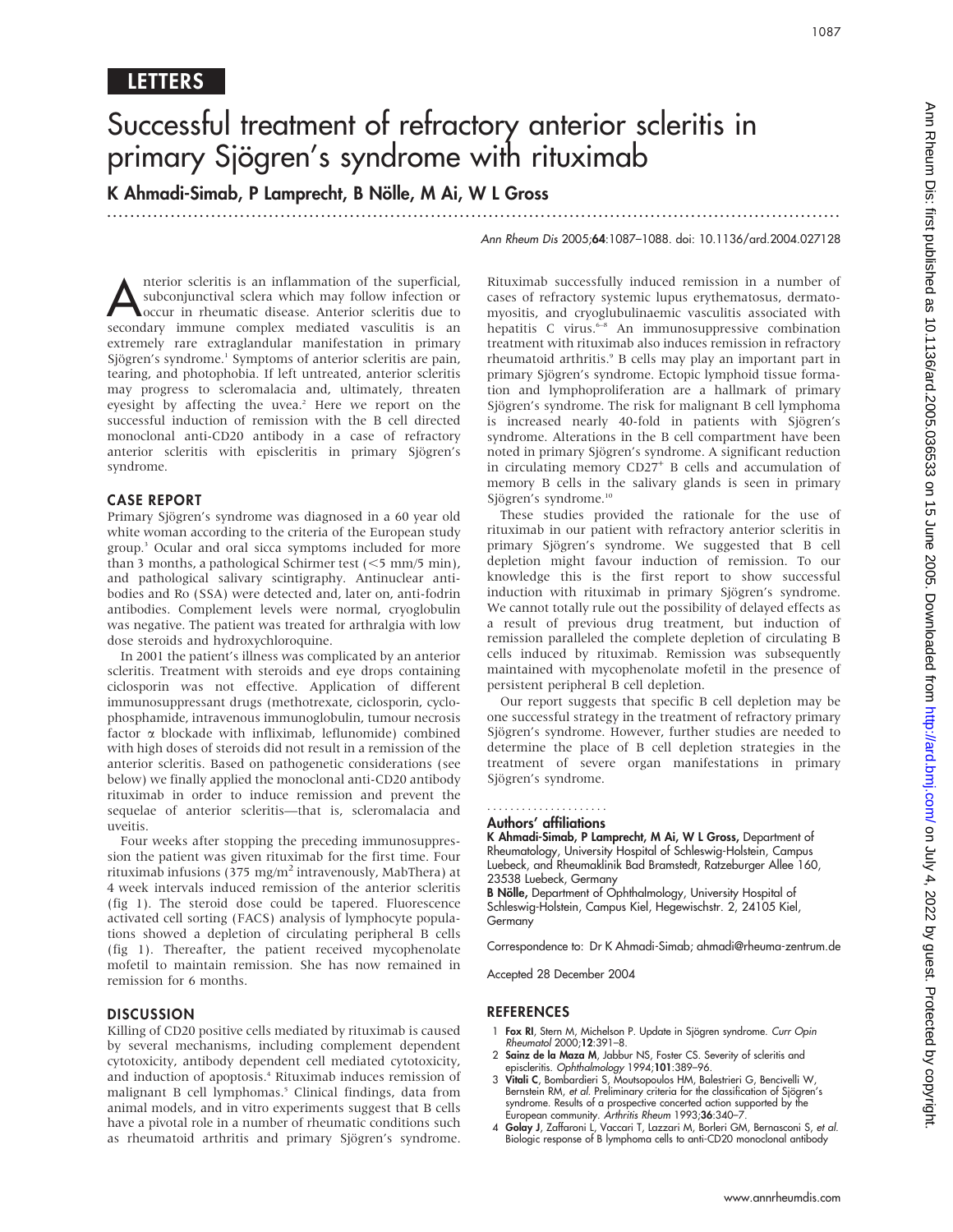

Figure 1 (A) Anterior scleritis and flow cytometric analysis of B cell population in primary Sjögren's syndrome before treatment with the monoclonal anti-CD20 antibody rituximab. (B) Induction of remission with rituximab. For flow cytometric analysis peripheral blood mononuclear cells were stained with fluorochrome conjugated monoclonal antibodies for cell surface antigens or appropriate negative (isotype) controls. Four colour flow cytometric analysis was performed using a FACSCalibur flow cytometer (Becton Dickinson) and CELL-Quest software (Becton Dickinson). Lymphocytes were gated for analysis based on light scattering properties. A second gate was set based on light scattering properties and CD45 perCP staining properties. Positively and negatively stained populations were calculated by quadrant dot plot analysis determined by isotype controls. Quadrant markers were positioned to include >99% of control (isotype) immunoglobulin stained cells in the lower left quadrant. The numbers given in the upper right quadrant of the FACS refer to the fraction of cells detected in each quadrant. B cells display CD19 expression. Before treatment about 10% of the circulating CD19<sup>+</sup> B cell population belong to the CD5<sup>+</sup> (B1) B cell fraction. After successful treatment with rituximab no circulating CD19<sup>+</sup> B cells can be detected.

rituximab in vitro: CD55 and CD59 regulate complement-mediated cell lysis. Blood 2000;95:3900–8.

- 5 Coiffier B, Haioun C, Ketterer N, Engert A, Tilly H, Ma D, et al. Rituximab (anti-CD20 monoclonal antibody) for the treatment of relapsing or refractory aggressive lymphoma: a multicenter phase II study. Blood 1998;92:1927–1932.
- 6 Leonardo MJ, Edwards JC, Cambridge G, Ehrenstein MR, Isenberg DA. An open study of B lymphocyte depletion in systemic lupus erthemathosus. Arthritis Rheum 2002;46:2673–7.
- 7 Levine TD. A pilot study of rituximab therapy for refractory dermatomyositis [abstract]. Arthritis Rheum 2002;46(suppl):S488.
- 8 Lamprecht P, Lerin-Lozano C, Merz H, Dennin RH, Gause A, Voswinkel J, et al. Rituximab induces remission in refractory HCV-associated
- cryoglobulinemic vasculitis. Ann Rheum Dis 2003;62:1230–3. 9 Cambridge G, Leandro MJ, Edwards JC, Ehrenstein MR, Salden M, Bodman-Smith M, *et al.* Serologic changes tollowing B lymphocyte<br>depletion therapy for rheumatoid arthritis. *Arthritis Rheum* 2003;48:2146–54.
- 10 Hansen A, Odendahl M, Reiter K, Jacobi AM, Feist E, Scholze J, et al. Diminished peripheral blood memory B cells and accumulation of memory B cells in the salivary glands of patients with Sjögren's syndrome. *Arthritis*<br>*Rheum* 2002;**46**:2160–71.

# Granulomatous synovialitis with erosions in the shoulder joint: a rare case of polyarthritis caused by Mycobacterium kansasii

K Loddenkemper, C Enzweiler, C Loddenkemper, M Backhaus, G-R Burmester, F Buttgereit

...............................................................................................................................

Ann Rheum Dis 2005;64:1088-1090. doi: 10.1136/ard.2004.029413

We present the rare case of a 60 year old man with<br>Mycobacterium kansasii infection who complained of<br>severe joint pain and swelling, predominantly of the<br>right choulder. Non starcidal anti-inflammatory drugs (NSAIDe) Mycobacterium kansasii infection who complained of severe joint pain and swelling, predominantly of the right shoulder. Non-steroidal anti-inflammatory drugs (NSAIDs) led to pain relief. The swelling around the right shoulder was unsuccessfully treated by aspiration followed by surgery.

### CASE REPORT

As a steam engine driver the patient was exposed to asbestos and inorganic dusts (coal, mineral/silicate). The

rheumatological examination disclosed a mobile, firm, elastic swelling over the dorsal aspect of the left elbow, tenderness and mild swelling of both wrists, the metacarpophalangeal (MCP) joints, the third fingers of both hands, and the MCP joints of both thumbs. Joint effusion was palpated around the right shoulder and mobility was limited owing to pain. Inflammatory measures were raised and angiotensin converting enzyme was within normal range. No evidence of acid fast rods in the urine, the bronchial fluid, or aspirated joint fluid (right shoulder) was found.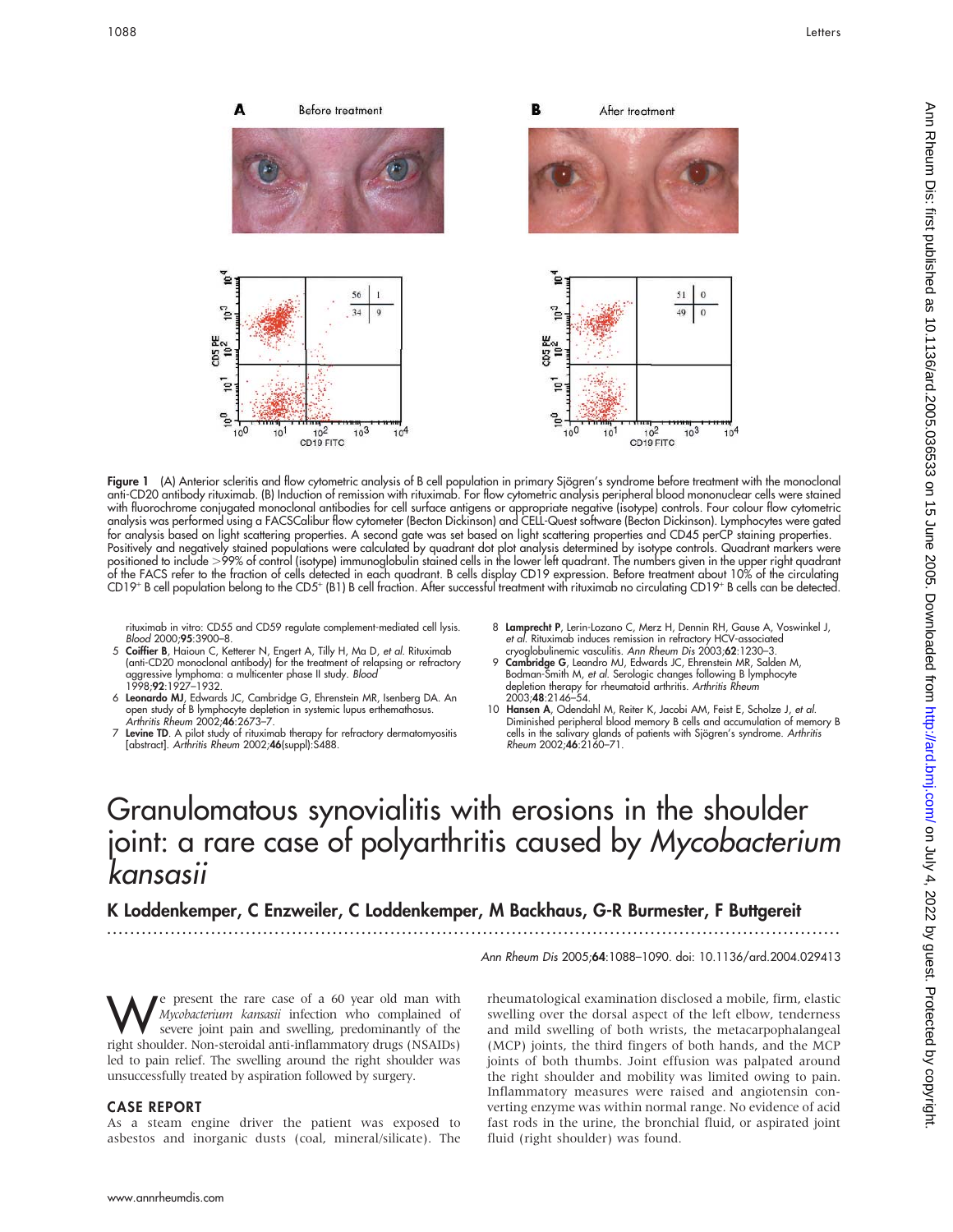

Figure 1 (A) A radiograph of the right shoulder joint showing erosive changes; (B) magnetic resonance imaging of the right shoulder showing marked erosive changes and profuse articular effusion; (C) high resolution computed tomography investigation of the thorax showing specific postinflammatory changes in the right upper lung field and bullae in the left upper field; (D) chronic fibrous synovialitis with multiple ill-defined epithelioid granulomas (stars); inset: Langhans' giant cell.

| Variables/autoantibodies                                           | Normal value<br>(test)   | Patient's values                     |  |
|--------------------------------------------------------------------|--------------------------|--------------------------------------|--|
| $ESR$ (mm/1st h)                                                   | <10/20                   | 58/78                                |  |
| C reactive protein (mg/l)                                          | $<$ 5                    | 53.6                                 |  |
| $\alpha$ 2 Globulin (%)                                            | $6.3 - 10.5$             | 10.9                                 |  |
| $\beta$ <sub>2</sub> Globulin (%)                                  | $7.7 - 12.6$             | 13.2                                 |  |
| Neutrophils (%)                                                    | $50 - 70$                | 80.7                                 |  |
| Lymphocytes (%)                                                    | $25 - 40$                | 13.5                                 |  |
| Platelets $(x10^{12}/I)$                                           | $120 - 450$              | 468                                  |  |
| Antinuclear antibodies                                             | Negative                 | 1/640 (fine granular<br>cytoplasmic) |  |
| Anticardiolipin antibodies<br>$(lqG)$ (U/ml)                       | $<$ 48 (ELISA)           | 305.5                                |  |
| Rheumatoid factors (IgM) (IU)                                      | $<$ 20 (ELISA)           | 47                                   |  |
| Rheumatoid factors                                                 | Negative (latex<br>test) | Negative                             |  |
| Circulating immune complexes $<$ 55 (C1q-ELISA) 67<br>$(\mu q/ml)$ |                          |                                      |  |
| Borrelia antibody IgM                                              | Negative (ELISA)         | Negative                             |  |
| Borrelia antibody IgG                                              | Negative (ELISA)         | Positive (42 units)                  |  |

The radiographs and the magnetic resonance imaging findings (figs 1A and B) of the right shoulder showed erosions of the acromioclavicular joint and the humerus consistent with rheumatoid arthritis, as well as degenerative changes. Hands and elbows were radiologically normal.

Initially, because of a suspicion of pneumoconiosis and clinical signs of rheumatoid arthritis, the preferred diagnosis was Caplan's syndrome—a form of rheumatoid arthritis marked by the intercurrent onset of polyarthritis and pneumoconiosis (usually silicosis), but  $x$  ray examination and computed tomography of the thorax showed postinflammatory changes in the right upper lung field, bullae in the left lung, and pleural thickening with

characteristic asbestos related plaques without signs of silicosis (fig 1C).

Histology displayed ill-defined epithelioid granulomas and chronic fibrous synovialitis (fig 1D), therefore sarcoidosis was also considered but thought unlikely in view of an unremarkable CD4/CD8 ratio in the bronchial fluid, normal angiotensin converting enzyme values, and the absence of small joint involvement.

In the presence of undifferentiated autoantibody phenomena and raised inflammatory variables (table 1) without convincing evidence for sarcoidosis or acute tuberculosis, early undifferentiated connective tissue disease was diagnosed and treatment with azathioprine and prednisolone was started under isoniazid cover (considering a positive Multimerieux tuberculin test).

Surprisingly, after three weeks Mycobacteria were cultured in the fluid from the right shoulder and characterised as M kansasii (16S rRNA gene sequencing). As recommended, the patient was prescribed a triple combination of isoniazid (300 mg/daily), rifampicin (600 mg/daily), and ethambutol  $(3\times500 \text{ mg/daily})$  for 18 months and the firm swelling around the left elbow and autoantibody phenomena resolved completely. Azathioprine was discontinued, prednisolone reduced.

Today (2 years after completing treatment) the patient reports occasional arthralgia of the shoulder joints, interpreted as degenerative changes and responding to NSAIDs.

### **DISCUSSION**

M kansasii was first described by Buhler and Pollack in 1953. Infections with M kansasii are environmentally acquired. Interestingly, M kansasii is primarily restricted to tap water and can survive for up to 12 months.<sup>12</sup> Usually  $M$  kansasii affects the lungs similarly to tuberculosis and rarely affects joints, tendons or bone.<sup>3</sup>

Among the non-tuberculous Mycobacteria, M kansasii is the commonest cause of monarthritis, usually exhibiting erosive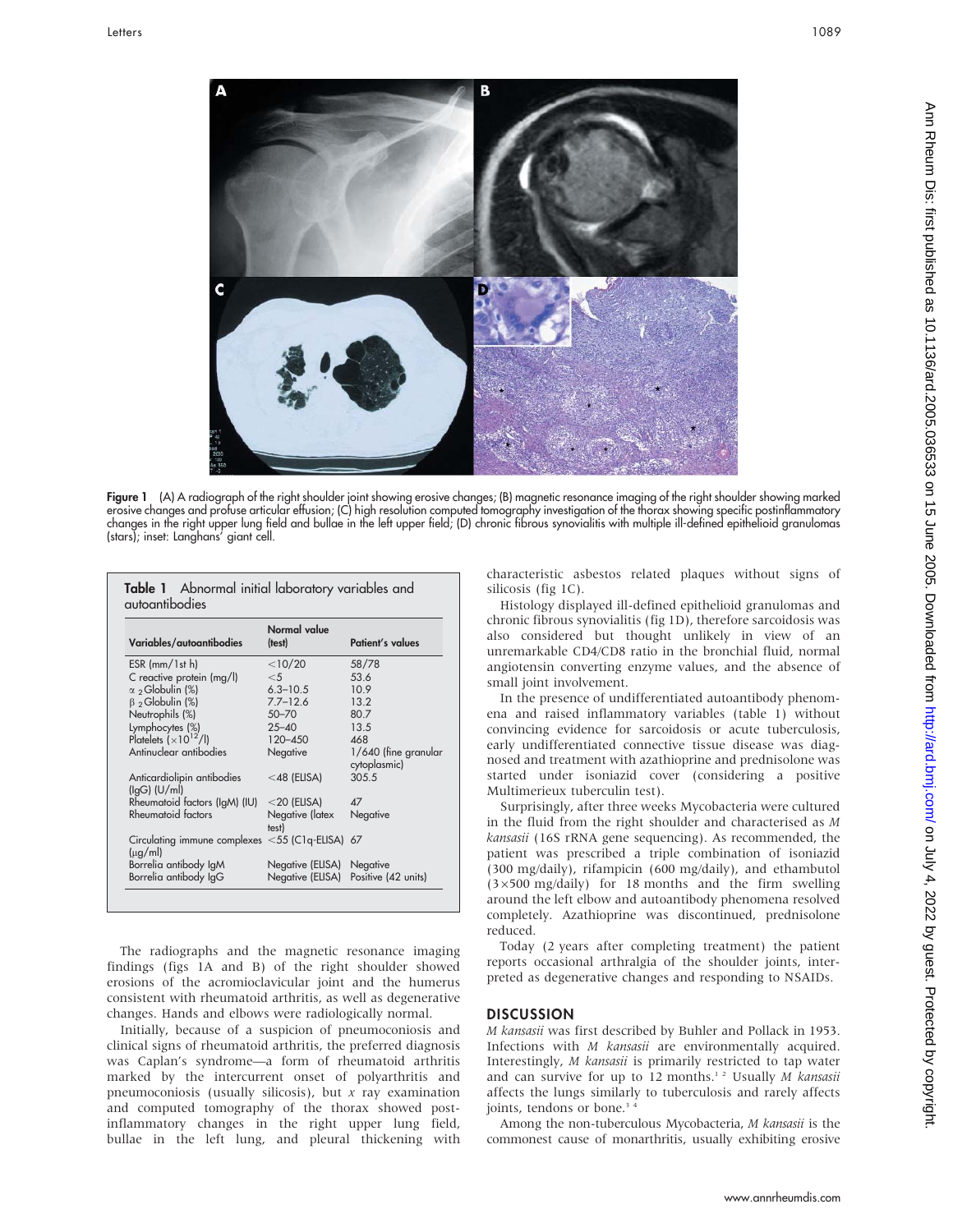changes.5 6 Tests for acid fast rods in synovial fluid are often negative. Overall, only 50 cases of *M kansasii* arthritis have been described during the past 40 years. About one half of the patients had underlying disorders (for example, HIV, rheumatic diseases), and for some a previous joint puncture (iatrogenic infection) or trauma may be suspected as the probable route of entry.<sup>3</sup> In the case described here, the infection had been preceded by punctures of the shoulder joint, although haematogenic spread cannot be ruled out completely because of postinflammatory changes in the right upper lobe.

In conclusion, care must be taken not to overlook an infection with atypical Mycobacteria in polyarthritis with erosive changes.

#### Authors' affiliations .....................

K Loddenkemper, M Backhaus, G-R Burmester, F Buttgereit, Department of Rheumatology and Clinical Immunology, University Medicine Berlin Charité University Hospital, Schumannstrasse 20-21, 10117 Berlin, Germany

C Enzweiler, Department of Radiology, University Medicine Berlin, University Hospital Charité, Schumannstrasse 20-21, 10117 Berlin, **Germany** 

C Loddenkemper, Institute of Pathology, University Hospital Charité, University Medicine Berlin, Campus Benjamin Franklin, Hindenburgdamm 30, 12200 Berlin, Germany

Correspondence to: Dr K Loddenkemper, konstanze.loddenkemper@ charite.de

Accepted 28 December 2004

### **REFERENCES**

- 1 Steadham JE. High-catalase strains of Mycobacterium kansasii isolated from water in Texas. J Clin Microbiol 1980;11:486–98.
- 2 Zhang Y, Mann LB, Wilson RW, Brown-Elliot BA, Vincent V, Iinur Wallace RJJ. Molecular analysis of Mycobacterium kansasii isolates from the United States. J Clin Microbiol 2004;42:119–25.
- 3 Bernard L, Vincent V, Lortholary O, Raskine L, Vettier C, Colaitis D, et al. Mycobacterium kansasii septic arthritis: French retrospective study of 5 years and review. *Clin Infect Dis* 1999;**29**:1455–60.
- 4 Richter R, Hahn H, Nubling W, Kohler G. [Shoulder girdle and shoulder joint tuberculosis. ] Z Rheumatol, 1985;44:87–92.
- 5 Girard DE, Bagby GC Jr, Walsh JR. Destructive polyarthritis secondary to Mycobacterium kansasii. Arthritis Rheum 1973;16:665–9.
- 6 Iwata H, Kinoshita M, Sumiya M, Iwai A, Aotsuka S, Hirata D, et al. Emergence of erosive polyarthritis coincident with Mycobacterium kansasii pulmonary infection in a patient with systemic sclerosis-rheumatoid arthritis overlap syndrome. Clin Exp Rheumatol 1999;17:757–8.

# Etanercept in treatment of Felty's syndrome

### A Ghavami, S Genevay, T Fulpius, C Gabay

...............................................................................................................................

Felty's syndrome (FS) is an uncommon extra-articular<br>manifestation of rheumatoid arthritis (RA). It is more<br>prevalent among women around 60 with a long history<br>of severe articular disease, positive rheumatoid factor, and elty's syndrome (FS) is an uncommon extra-articular manifestation of rheumatoid arthritis (RA). It is more prevalent among women around 60 with a long history who carry the HLA-DR4 allele.<sup>1</sup> Felty's syndrome has a poor prognosis, with an increased mortality due to a higher incidence of severe infection.<sup>2</sup> We describe a patient with seropositive, erosive RA and history of extra-articular manifestations, including vasculitis and FS. Treatment with etanercept gradually decreased the neutrophil count over 20 months. Discontinuation of etanercept and initiation of methotrexate was followed by a dramatic and sustained improvement of neutrophil count.

### CASE REPORT

A 75 year old white woman with a 19 year history of seropositive RA with extra-articular manifestations including mononeuritis multiplex (1998) and at least a 4 year history of FS (idiopathic neutropenia reported since 1994 and splenomegaly described on abdominal ultrasonography since 1999) was followed up at the Division of Rheumatology at the Geneva University Hospital.

She was treated with azathioprine and prednisone and had a mean white blood cell (WBC) count of  $2.0\times10^9$ /l (ranging from 1.6 to  $2.7 \times 10^{9}$ /l) and absolute neutrophil count (ANC) of  $1.4\times10^9$ /l (ranging from 1.1 to  $2.2\times10^9$ /l) since May 1999. In October 2000 treatment with azathioprine was decreased and replaced by etanercept 25 mg (twice a week, subcutaneously) due to synovitis, morning stiffness, and biological signs of inflammation. Improvement in morning stiffness and synovitis was noted, with a decrease of the mean erythrocyte sedimentation rate and C reactive protein. Prednisone was tapered to 5–7.5 mg daily. During the treatment with etanercept the patient had one infectious complication (right knee septic arthritis in February 2001). Treatment with azathioprine was then discontinued.

Ann Rheum Dis 2005;64:1090–1091. doi: 10.1136/ard.2004.032110

Despite the improvement of inflammatory articular manifestations, the WBC count and ANC decreased during a 14 month follow up, resulting in a total WBC count of  $1.6\times10^{9}$ /l and an ANC of 0.3 $\times10^{9}$ /l (fig 1). Haematological disorders were excluded by flow cytometry. Treatment with etanercept was discontinued and replaced by oral methotrexate 10 mg and folic acid 5 mg weekly. The WBC count and ANC increased immediately to achieve a normal range (ANC  $>2.0\times10^{9}$ /l) within 3 months. The initial dose of methotrexate was increased from 10 mg to 12.5 mg weekly owing to wrist synovitis, with subsequent improvement of articular inflammation. A 2 year follow up shows that the WBC count stabilised.

### **DISCUSSION**

In this patient with seropositive, erosive RA and extraarticular manifestations, administration of etanercept resulted in progressive neutropenia. Discontinuation of etanercept and initiation of methotrexate was associated with a dramatic increase in the WBC count and ANC.

Systemic immunosuppressive treatment is considered to be the most appropriate form of treatment for FS. Experience with cyclophosphamide, ciclosporin, azathioprine, or leflunomide in FS is limited.<sup>3</sup> <sup>4</sup> Methotrexate is usually effective in FS. Low dose oral pulse therapy results in improvement in most patients.<sup>5 6</sup>

Although articular inflammation in our patient responded well to etanercept, a threatening decrease in the WBC count and ANC occurred. The exact mechanism of this observation remains unclear. On the basis of a few reports on pancytopenia and aplastic anaemia after etanercept treatment,<sup>7</sup> a direct effect of etanercept on the WBC count cannot be ruled out completely. Natural evolution of FS might also be postulated. However, the rapid increase of the WBC count and ANC after the introduction of methotrexate and the sustained effect during the following years does not support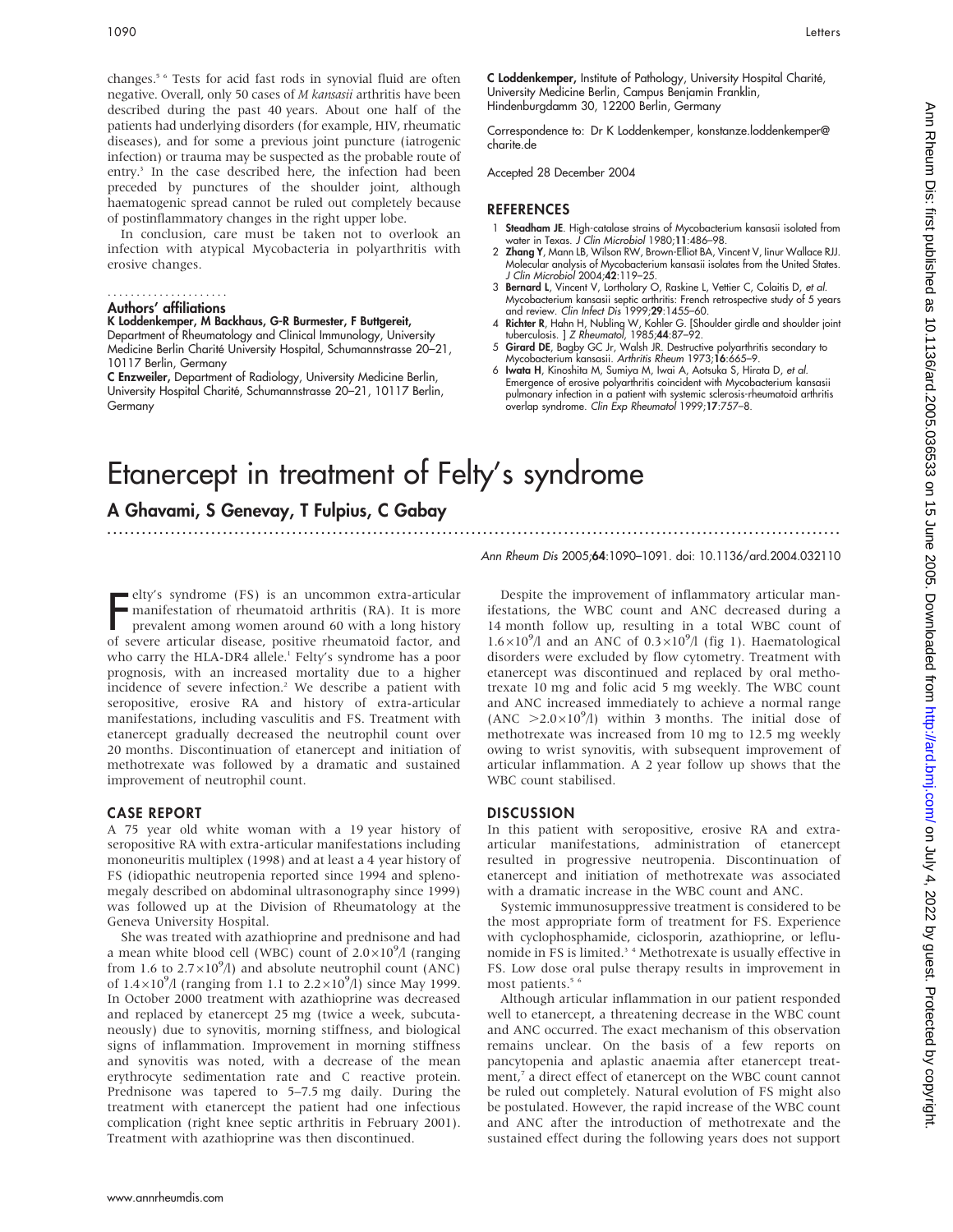

Figure 1 After the introduction of etanercept, the white blood cells (WBC) and the absolute neutrophil count (ANC) decreased progressively to neutropenic levels. This was reversed by changing treatment to methotrexate.

this hypothesis. Finally, a lack of efficacy of etanercept in controlling FS must also be considered. This possibility is supported by a recent report on the lack of efficacy of etanercept on FS in a patient with RA and secondary amyloidosis.<sup>8</sup> At present, we call for caution when etanercept is used for patients with FS.

#### Authors' affiliations .....................

A Ghavami, S Genevay, T Fulpius, C Gabay, Division of Rheumatology, Geneva University Hospital, Switzerland

Correspondence to: Professor C Gabay, Division of Rheumatology, Geneva University Hospital, 26 av. Beau-Séjour, 1211 Genève 14, Switzerland; cem.gabay@hcuge.ch

Accepted 19 December 2004

#### REFERENCES

- 1 Sibley JT, Haga M, Visram DA, Mitchell DM. The clinical course of Felty's
- syndrome compared to matched controls. J Rheumatol 1991;18:1163–7. 2 Thorne C, Urowitz MB. Long-term outcome in Felty's syndrome. Ann Rheum
- Dis 1982;41:486-9. 3 Wiesner KB, Shapiro RF, Bryan BL, Fuller C, Utsinger PD. Immunosuppressive
- therapy in Felty's syndrome. N Engl J Med 1977;**296**:1172.<br>4 **Talip F**, Walker N, Khan W, Zimmermann B. Treatment of Felty's syndrome<br>with leflunomide. J Rheumatol 2001;**28**:868–70.
- 5 Wassenberg S, Herborn G, Rau R. Methotrexate treatment in Felty's
- syndrome. Br J Rheumatol 1998;37:908-11.
- 6 Tan N, Grisanti MW, Grisanti JM. Oral methotrexate in the treatment of Felty's syndrome. J Rheumatol 1993;20:599-601.
- 7 Kuruvilla J, Leitch HA, Vickars LM, Galbraith PF, Li CH, Al-Saab S, et al. Aplastic anemia following administration of a tumor necrosis factor-alpha inhibitor. Eur J Haematol 2003;71:396–8.
- 8 Ravindran J, Shenker N, Bhalla AK, Lachmann H, Hawkins P. Case report: Response in proteinuria due to AA amyloidosis but not Felty's syndrome in a patient with rheumatoid arthritis treated with TNF-alpha blockade. Rheumatology (Oxford) 2004;43:669–72.

## Positron emission tomography use in the diagnosis and follow up of Takayasu's arteritis

...............................................................................................................................

D Moreno, J R Yuste, M Rodríquez, M J García-Velloso, J Prieto

Ann Rheum Dis 2005;64:1091–1093. doi: 10.1136/ard.2004.029561

akayasu's arteritis (TA) is an uncommon chronic<br>vasculitis of unknown origin that affects large and<br>medium sized arteries, especially the aorta, its branches<br>and pulmonary arteries.<sup>12</sup> TA may present as fever of akayasu's arteritis (TA) is an uncommon chronic vasculitis of unknown origin that affects large and medium sized arteries, especially the aorta, its branches unknown origin (FUO),<sup>3</sup> and inflammatory cells have been shown to take up  $[$ <sup>18</sup>F]fluorodeoxyglucose  $([$ <sup>18</sup>F]FDG) avidly. $4-6$ 

### CASE REPORTS Patient 1

A 27 year old woman was admitted for FUO, headache, and interscapular pain, radiating to the neck and shoulders in the past 2 months. Physical and vascular examinations were

normal. Laboratory tests showed anaemia (haemoglobin 84 g/l) and a raised erythrocyte sedimentation rate (ESR 79 mm/1st h). Blood cultures, a Venereal Disease Research Laboratory (VDRL) test, and autoimmune serological findings were negative. Vascular magnetic resonance (VMR) was normal.  $[{}^{18}F]FDG$  positron emission tomography  $([{}^{18}F]FDG$ -PET) showed hypermetabolism in the brachiocephalic trunk, left carotid artery, and thoracic aorta (fig 1A).

Treatment was started with methylprednisolone (1 mg/kg/ day; 60 mg) and methotrexate (15 mg/week). The pain disappeared quickly after starting treatment. At 7 months of follow up the patient remained asymptomatic. Laboratory tests improved (haemoglobin 110 g/l; ESR 8 mm/1st h).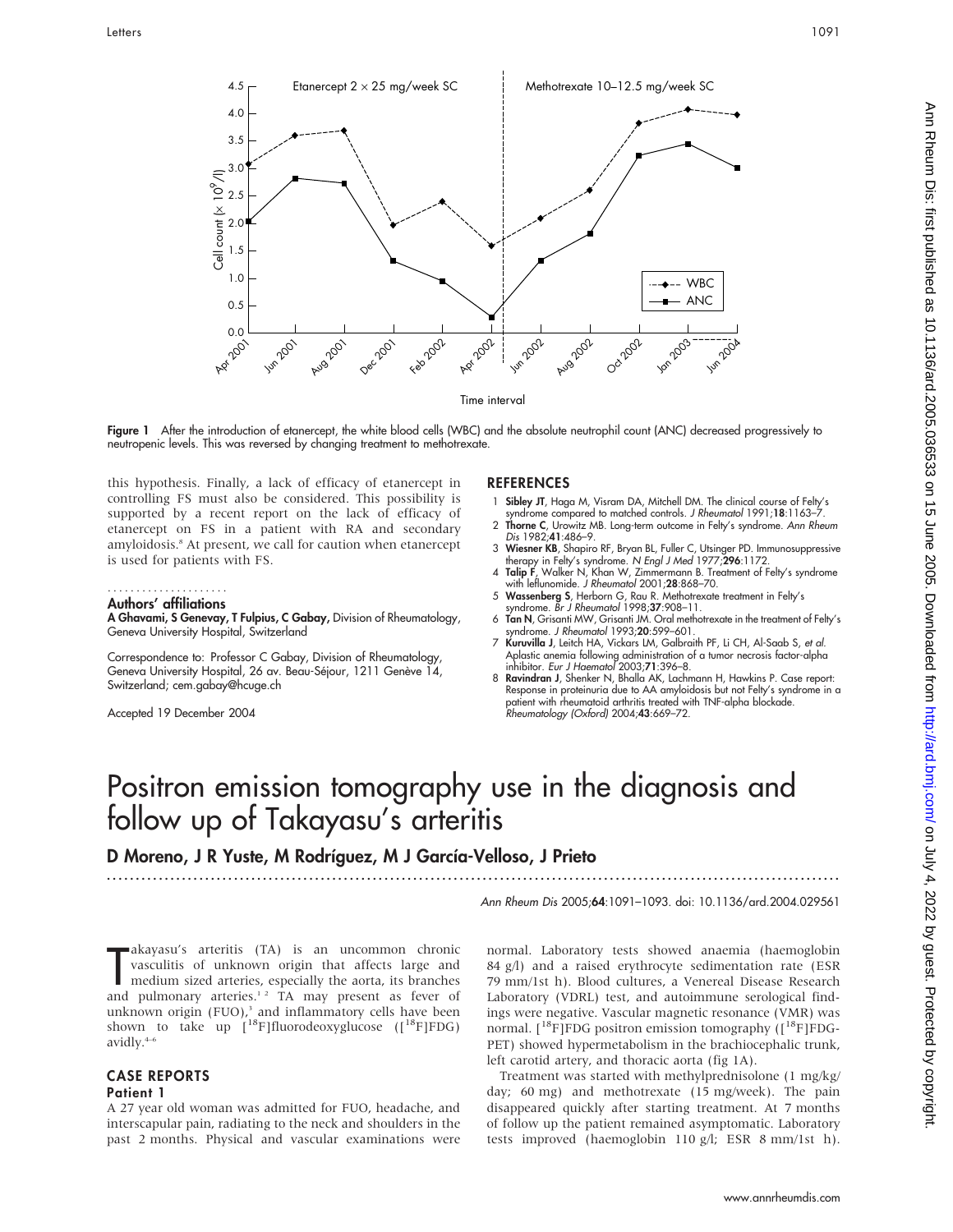

SUVmax: 2.3

Normal

12 months SUVmax: 1.5

Figure 1 (A) Hypermetabolism is detected in the brachiocephalic trunk, left carotid artery, and thoracic aorta. (B) Normal thoracic metabolism (unspecific bowel uptake can be seen in the abdominal area). (C) Hypermetabolism is detected in the aortic arch and the proximal third of both carotid arteries.



SUVmax: 2.05

metabolism in the thoracic aorta, carotids, brachiocephalic trunk and pulmonary trunk.

SUVmax: 1.8

[<sup>18</sup>F]FDG metabolism was normal (fig 1B). When the methylprednisolone dose was reduced below 16 mg/day, the pain reappeared in the left cervical zone, upper chest, and back. The ESR was higher (16 mm/1st h) and  $\int^{18}$ F]FDG-PET showed hypermetabolism again, matching the painful zones (fig 1C).

### Patient 2

A 21 year old woman presented with FUO within the past year and neck pain radiating to the left shoulder within the past month. Physical examination showed a thrill in the right supraclavicular fossa, but no bruits were detected. Upper limbs pulses were normal. Laboratory tests showed anaemia (haemoglobin 80 g/l) and a raised ESR (72 mm/1st h). Blood cultures, VDRL test, and autoimmune serological findings were negative. VMR was normal. [<sup>18</sup>F]FDG-PET showed hypermetabolism in the thoracic aorta, carotids, brachiocephalic trunk, and pulmonary trunk (fig 2A).

Treatment was started with methylprednisolone (1 mg/kg/ day; 60 mg) and methotrexate (15 mg/week), with fast clinical and biochemical response. At 4 months of follow up she remained asymptomatic, but radial pulse and blood pressure were undetectable in the left arm. Doppler ultrasonography Ann Rheum Dis: first published as 10.1136/ard.2005.036533 on 15 June 2005. Downloaded from http://ard.bmj.com/ on July 4, 2022 by guest. Protected by copyright. on July 4, 2022 by guest. Protected by copyright. Protected by copyright. Protect by and Disc Republished as 10.127. And Disc as 10.126. And Discussion Discussion Discussion Discussion Discussion Discussion Discussion Disc

showed brachial artery thrombosis with collateral neovasculature. Laboratory tests showed haemoglobin 110 g/l and ESR 11 mm/1st h. The dose of methylprednisolone was maintained at 30 mg/day. No other symptoms appeared until 3 months later, when methylprednisolone was reduced to 20 mg/day. She presented with upper thoracic pain and weakness in both arms. Haemoglobin was 111 g/l but ESR was 77 mm/1st h. [<sup>18</sup>F]FDG-PET showed significant inflammatory activity (fig 2B).

### **DISCUSSION**

[<sup>18</sup>F]FDG-PET has been shown to be a useful diagnostic tool in FUO<sup>7</sup> and in some types of vasculitis,<sup>45</sup> including TA.<sup>68</sup> It allows an early diagnosis of TA<sup>8</sup> during the inflammatory or "pre-pulseless" phase,<sup>12</sup> when other techniques such as VMR or arteriography may be normal. This point is crucial because the ''pre-pulseless'' phase will not fulfil the American College of Rheumatology criteria for TA, which are mostly based on advanced disease.<sup>1</sup> An early diagnosis allows early treatment and, theoretically, it might reduce the risk of complications.

Moreover, [<sup>18</sup>F]FDG-PET can identify more vascular regions affected by the inflammatory process than VMR<sup>5</sup>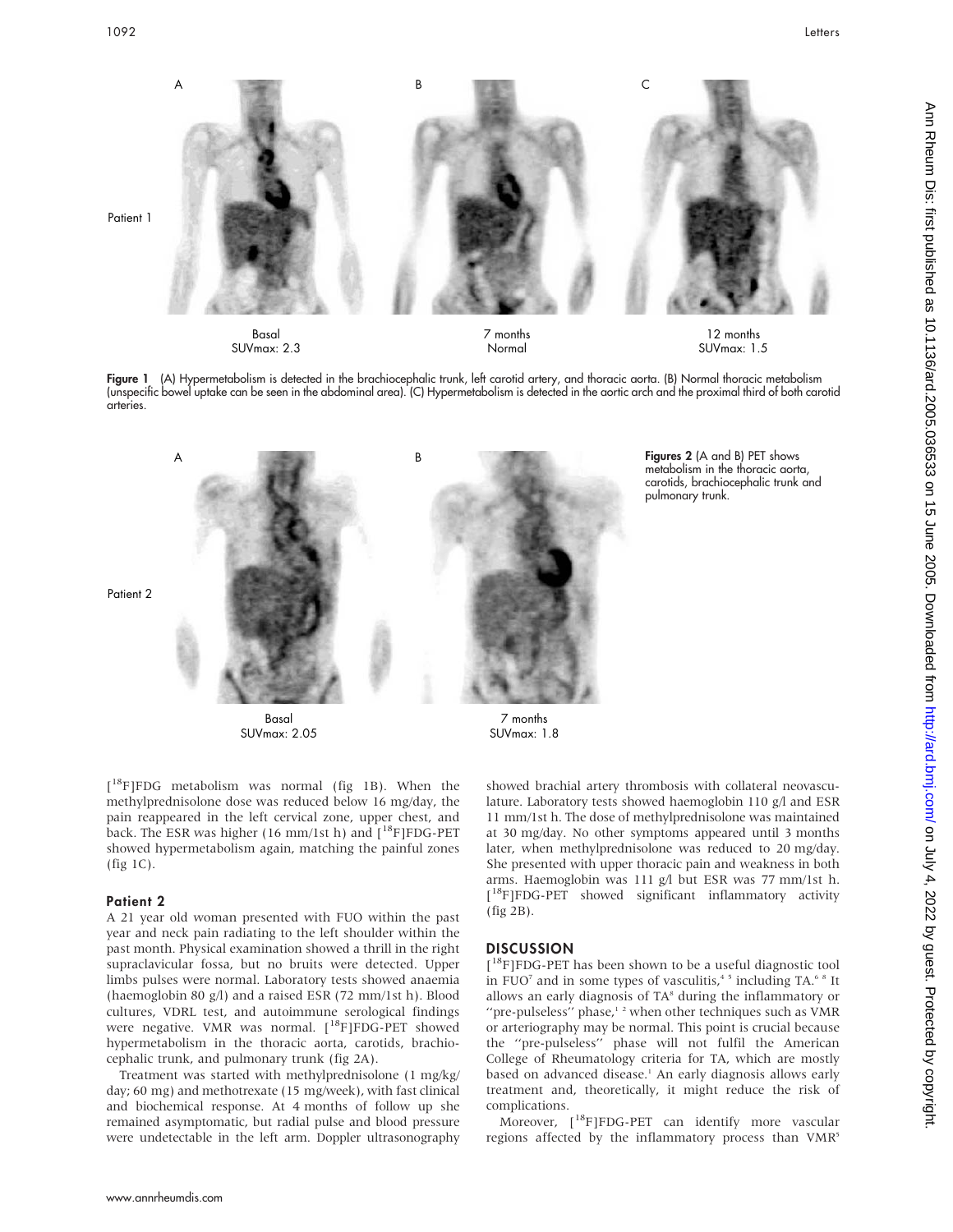and quantify the inflammatory activity of the disease.<sup>6</sup> This is important, because 44% of patients in clinical remission have histologically proven inflammatory activity<sup>12</sup> and blood inflammatory markers are still limited.<sup>9</sup> In addition, [<sup>18</sup>F]FDG-PET is useful in assessing the effectiveness of different treatments during follow up<sup>6</sup> and could be used in randomised controlled trials. However, [<sup>18</sup>F]FDG-PET should be compared with more standardised techniques, such as angiography, VMR, computed tomography, or Doppler ultrasound to obtain firm support for its value in clinical practice.

The accuracy of  $[{}^{18}F]FDG-PET$  for diagnosing TA has been estimated as 94% and false positives are not found in normal patients aged under 40.6 In our patients PET was the only technique with a positive result for diagnosing TA and showed good correlation with disease activity. Our experience also confirms previous reports of relapsing TA after tapering the corticoid dose,<sup>2</sup> <sup>9</sup> even though methotrexate was started after diagnosis.

#### Authors' affiliations .....................

D Moreno, J R Yuste, J Prieto, Department of Internal Medicine, Clinica Universitaria de Navarra, University of Navarra, Pamplona, Spain M Rodríguez, M J García-Velloso, Department of Nuclear Medicine, Clinica Universitaria de Navarra, University of Navarra, Pamplona, Spain

Correspondence to: Dr J R Yuste, Department of Internal Medicine, Clinica Universitaria de Navarra. University of Navarra, Avda Pio XII, 36, 31080. Pamplona, Spain; jryuste@unav.es

Accepted 28 December 2004

### **REFERENCES**

- Kerr GS, Hallahan CW, Giordano J, Leavitt RY, Fauci AS, Rottem M, et al. Takayasu arteritis. Ann Intern Med 1994;120:919–29.
- 2 Johnston SL, Lock RJ, Gompels MM. Takayasu arteritis: a review. J Clin Pathol 2002;55:481–6.
- 3 Uthman IW, Bizri AR, Hajj Ali RA, Nasr FW, Khalil IM. Takayasu's arteritis presenting as fever of unknown origin: report of two cases and literature review. Semin Arthritis Rheum 1999;28:280–5.
- 4 Bleeker-Rovers CP, Bredie SJ, van der Meer JW, Corstens FH, Oyen WJ. Fluorine 18 fluorodeoxyglucose positron emission tomography in the diagnosis and follow-up of three patients with vasculitis. Am J Med 2004;116:50–3.
- 5 **Belhocine T**, Blockmans D, Hustinx R, Vandevivere J, Mortelmans L. Imaging of<br>Iarge vessel vasculitis with (18)FDG PET: illusion or reality? A critical review of<br>the literature data. *Eur J Nucl Med Mol Imaging 2*003;**3**
- The role of (18)F-FDG PET in characterising disease activity in Takayasu arteritis. Eur J Nucl Med Mol Imaging 2004;31:627-34 [Épub 17 January 2004].
- 7 Mourad O, Palda V, Detsky AS. A comprehensive evidence-based approach to fever of unknown origin. Arch Intern Med 2003;163:545–51.
- 8 Kissin EY, Merkel PA. Diagnostic imaging in Takayasu arteritis. Curr Opin Rheumatol 2004;16:31–7.
- 9 Matsuyama A, Sakai N, Ishigami M, Hiraoka H, Kashine S, Hirata A, et al. Matrix metalloproteinases as novel disease markers in Takayasu arteritis. Circulation 2003;108:1469–73.

# Interleukin (IL)  $1\alpha$ , IL1 $\beta$ , IL receptor antagonist, and IL10 polymorphisms in psoriatic arthritis

...............................................................................................................................

L Peddle, C Butt, T Snelgrove, P Rahman

Ann Rheum Dis 2005;64:1093–1094. doi: 10.1136/ard.2004.031864

nterleukin (IL) 1 is a potent prointilammatory cytokine that<br>  $\text{occurs}$  as IL1 $\alpha$  and IL1 $\beta$ . The biological activity of IL1 $\alpha$  and<br>  $\text{in} \text{Lif} \beta$  is initiated by binding with type 1 IL1 receptor and is<br>  $\text{Lif} \beta$  is nterleukin (IL) 1 is a potent proinflammatory cytokine that occurs as IL1 $\alpha$  and IL1 $\beta$ . The biological activity of IL1 $\alpha$  and inhibited by IL1 receptor antagonist  $(ILRa)^1$  IL10 is an antiinflammatory cytokine that suppresses macrophage production of cytokines and enhances soluble cytokine receptor release.2 These cytokines have been implicated in the pathogenesis of psoriatic arthritis (PsA), as increased expression of IL1 and IL10 has been observed in the synovial fluid and synovial membrane of patients with PsA in comparison with patients with osteoarthritis.<sup>3</sup> Given the proposed function of these cytokines in autoimmune disease, we set out to examine the role of polymorphisms in IL1a, IL1b, ILRa, and IL10 in the Newfoundland PsA population.

This study was approved by the ethics committee at the Memorial University of Newfoundland. In this study, PsA was defined as an inflammatory arthritis in patients with psoriasis and the absence of other causes for inflammatory arthritis. Patients and controls were genotyped for the following single nucleotide polymorphisms (SNPs): IL1a  $(-889; \text{ rs1143634}), \text{ IL1}\beta (+3953; \text{ rs1800587}), \text{ and IL10}$ (-1082; rs1800896) using the Sequenom MassArray platform. All primers were designed using SpectroDESIGNER software. For ILRa (accession No AF387734), an 86 bp variable number tandem repeat was determined by a polymerase chain reaction.

Two hundred and twenty six patients with PsA and 95 matched controls were studied. The mean age of the patients with PsA was 54.0 years; 108 (48%) were women. All genotypes satisfied the Hardy-Weinberg equilibrium.  $\chi^2$ Tests were used to examine the relationship between the minor allele frequencies of the candidate genes and PsA. The minor allele frequencies for patients with PsA and controls were for IL1 $\alpha$  (T) 0.24 v 0.31 (odds ratio 0.7 (95% confidence interval 0.4 to 1.2)) respectively; for IL1 $\beta$  (T) 0.24  $\nu$  0.25 (0.9 (0.5 to 1.6)); for ILRa (two repeats) 0.27  $\nu$  0.24 (1.1 (0.7 to 2.0)); and for IL10 (A) 0.47 v 0.49 (0.9, (0.5 to 1.6)). Thus none of the polymorphisms examined were significantly associated with PsA in the Newfoundland population.

There is a paucity of association studies of IL1 and IL10 in PsA. In studies with an admixed white population Ravindran et al noted an increased frequency of the IL1 $\alpha$  -889 polymorphism among patients with PsA but observed no difference for IL1 $\beta$  +3953 and IL1 receptor R1 +970 genes.<sup>4</sup> Another study demonstrated no association between IL1 $\beta$ +3953 and IL1Ra gene polymorphisms in patients with PsA nor with IL10 SNPs  $(-1082$  and  $-592)$  and PsA.<sup>5</sup>

Newfoundland has a white founder population known to exhibit homogeneity comparable to that of the Hutterites.<sup>6</sup> A potential advantage in studying this population is the detection of small to modest genetic effects, as a result of an enhanced signal to noise ratio. In our study no association was found between polymorphisms in IL1 $\alpha$  (-889), IL1 $\beta$  $(+3953)$ , IL10  $(-1082)$ , and ILRa in the Newfoundland founder population. Thus, these polymorphisms are unlikely to have a major role in the Newfoundland PsA population.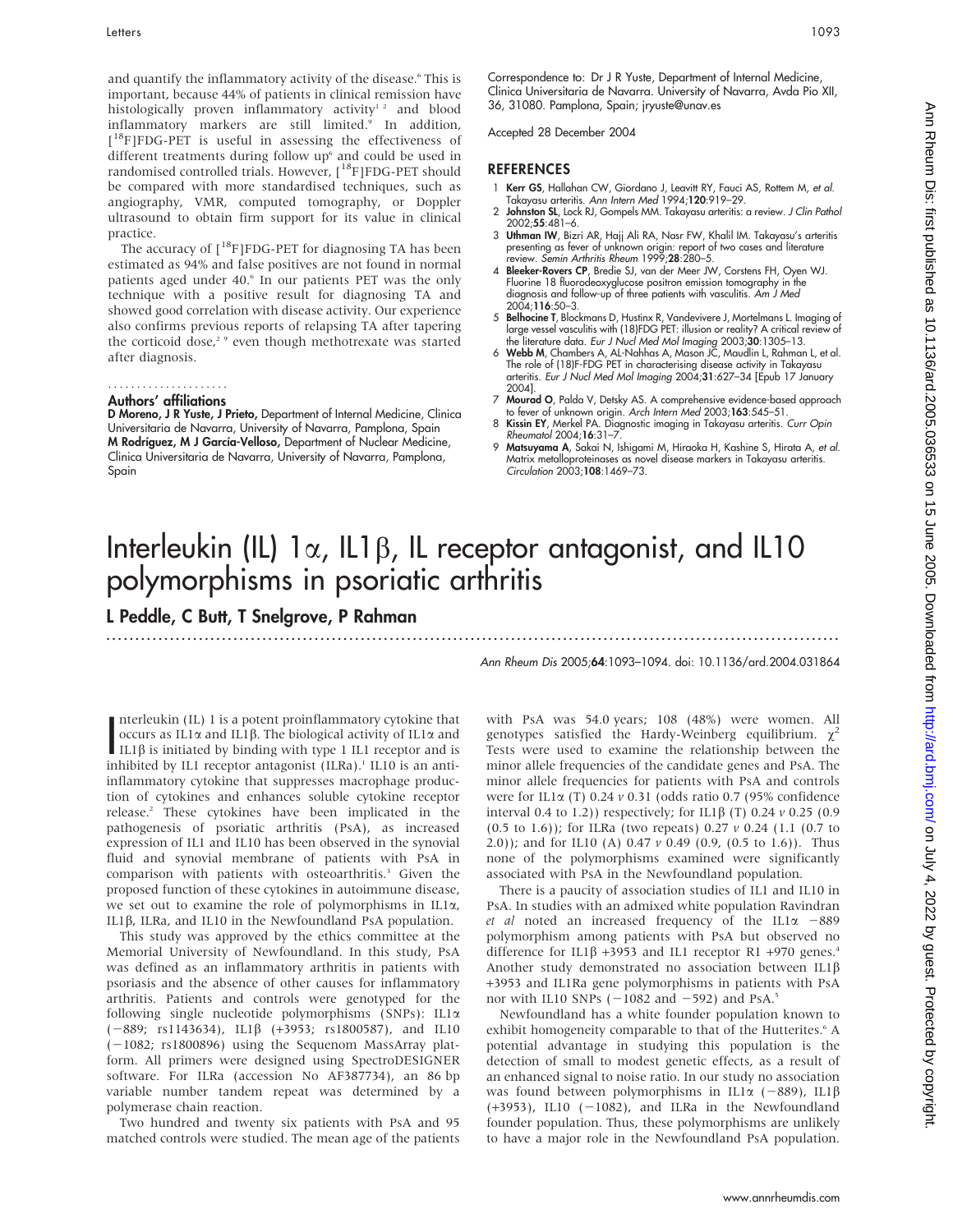We cannot, however, rule out the possibility that an association with other SNPs exists in these genes. Furthermore, we also acknowledge that because our sample size is limited we are unlikely to detect small differences in allele frequencies.

#### Authors' affiliations .....................

L Peddle, C Butt, T Snelgrove, P Rahman, Memorial University of Newfoundland, St Clare's Mercy Hospital, Memorial University of Newfoundland, St John's Newfoundland, Canada

Correspondence to: Dr P Rahman, St Clare's Mercy Hospital, 1 South - 154 LeMarchant Rd, St John's, Newfoundland, Canada A1C-5B8; prahman@mun.ca

Accepted 15 December 2004

### **REFERENCES**

- 1 Nicklin MJ, Barton JL, Nguyen M, FitzGerald MG, Duff GW, Kornman K. A sequence-based map of the nine genes of the human interleukin-1 cluster. Genomics 2002;79:718–25.
- 2 McInnes IB, Illei GG, Danning CL, Yarboro CH, Crane M, Kuroiwa T, et al. IL10 improves skin disease and modulates endothelial activation and leukocyte effector function in patients with psoriatic arthritis. *J Immunol*<br>2001;**167**:4075–82.
- 3 Partsch G, Steiner G, Leeb BF, Dunky A, Broll H, Smolen JS. Highly increased levels of tumor necrosis factor-alpha and other proinflammatory cytokines in psoriatic arthritis synovial fluid. J Rheumatol 1997;24:518–23.
- 4 Ravindran JS, Owen P, Lagan A, Lewis J, Korendowych E, Welsh K, et al. Interleukin 1{alpha}, interleukin 1{beta} and interleukin 1 receptor gene polymorphisms in psoriatic arthritis. Rheumatology (Oxford) 2004;43:22–6.
- 5 Balding J, Kane D, Livingstone W, Mynett-Johnson L, Bresnihan B, Smith O, et al. Cytokine gene polymorphisms: association with psoriatic arthritis susceptibility and severity. Arthritis Rheum 2003;48:1408–13.
- 6 Bear JC, Nemec TF, Kennedy JC, Marshall WH, Power AA, Kolonel VM, et al. Inbreeding in outport Newfoundland. Am J Med Genet 1988;29:649.

# Production of anti-CCP antibodies and matrix metalloproteinase-3 by human rheumatoid arthritis synovial tissues using SCID mice

...............................................................................................................................

### S Iwaki-Egawa, H Matsuno, Y Ogawa, Y Watanabe

Ann Rheum Dis 2005;64:1094–1095. doi: 10.1136/ard.2004.032847

The diagnosis of rheumatoid arthritis (KA) remains<br>
Up to now, rheumatoid factor (RF) has been used as a<br>
Up to now, rheumatoid factor (RF) has been used as a<br>
timical marker for PA: hourger PF has a low endition he diagnosis of rheumatoid arthritis (RA) remains imprecise, particularly early in the course of the disease. typical marker for RA; however, RF has a low specificity because it also occurs in many inflammatory diseases as well as in healthy people. It has recently been shown that autoantibodies directed toward cyclic citrullinated peptides (anti-CCP) are potentially important serological markers for diagnosis and prognosis in RA.<sup>1</sup>

The proteolytic pathways associated with cellular interactions also seem to have an important role in joint cartilage destruction of RA. Matrix metalloproteinase-3 (MMP-3) is secreted by fibroblasts and synovial cells,<sup>2</sup> and it has been shown to be increased in RA serum, not only in the late stage but also in the early stage of the disease. Therefore, MMP-3 is a useful marker for predicting bone damage in early RA.<sup>3</sup>

In many early cases of RA, patients will not always fulfil the American College of Rheumatology criteria. Therefore, it is important to detect the point at which disease-specific autoantibodies and proteinases appear in RA serum. In this study we directly investigated the production of anti-CCP and MMP-3 using a severe combined immunodeficiency (SCID) mutant mouse, into which human RA synovial tissue was transferred.

SCID mice are a well known model for analysing the developmental mechanism of T and B cells. We previously developed SCID mice (CB.17/Icr; Charles River Japan, Tokyo, Japan) in which human RA synovial tissue was grafted (SCID-HuRAg), and we evaluated them as models for RA.<sup>45</sup> The histological features of RA were observed in all SCID-HuRAg mice and these mice induced the production of human antibodies. Proliferative synovial fibroblasts and infiltration of inflammatory cells were also seen in the pannus.

The serum levels of anti-CCP and human MMP-3 of SCID-HuRAg mice were examined weekly after implantation. Nonimplanted SCID mice sera were used as controls. Figure 1 shows representative results of independent experiments from two patients. The mean (SD) anti-CCP and MMP-3 levels in the serum of the patients were 702 (26.9) U/ml and 321 (12.0) ng/ml, respectively. Human, not mouse, MMP-3 appeared in mouse serum shortly after implantation and decreased immediately. On the other hand, anti-CCP increased gradually and reached a plateau from the fifth week. It is reported that anti-CCP are produced locally in the inflamed synovial tissue from RA.<sup>67</sup> Therefore we think it is reasonable that the surviving, activated human B cells can produce autoantibodies, and the proliferative synovial fibroblasts around the engrafted tissue can produce MMP-3, and that producing autoantibodies spontaneously takes much longer than inducing enzyme. In our previous report, both human RF and interleukin 6 were also detected in these mice sera<sup>4</sup> and not in mice with tissue implants from osteoarthritis synovia (data not shown).

MRL-lpr/lpr mice develop an autoimmune syndrome resembling human systemic lupus erythematosus.<sup>8</sup> Anti-CCP were present in these mice and  $(NZW \times B6)F_1-hbcl-2$ transgenic mice, which have defects in the regulation of B cell apoptosis.<sup>9</sup> However, these animals showed not only antibody reactivity against the citrullinated peptide cfc1-cyc peptide, but also against the non-citrullinated control peptide; therefore, Vossenaar et al reported that the antibodies in these mice are not citrulline specific, and citrulline-specific autoantibodies are present only in human patients with RA and not in animal models of autoimmune disease.10

We think that the main problem is that citrulline-specific autoantibodies detected by both groups were of mouse origin. On the contrary, all the target cells within SCID-HuRAg mice which we used were of human origin, having migrated from the implanted tissue, and anti-CCP and MMP-3 were of human origin, too.

In conclusion, we showed the point at which diseasespecific autoantibodies and proteinases appear in RA. SCID-HuRAg mice will be worth using in the study and development of new drugs for RA.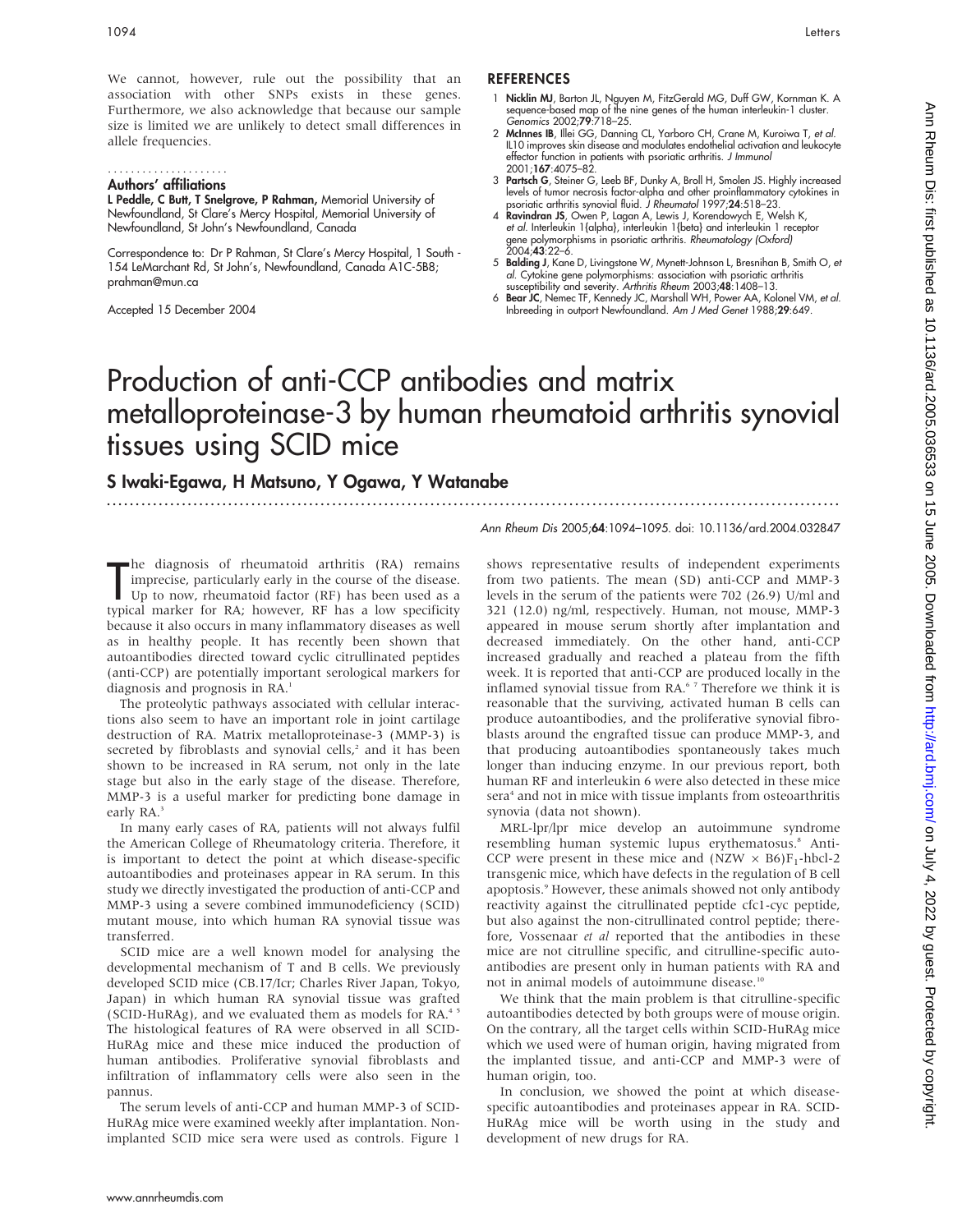

Figure 1 Time course of the serum levels of anti-CCP and MMP-3 in SCID-HuRAg mice. The results represent two independent experiments. The tissues from each of two patients were transferred to each of eight mice and each point represents a mean (SD) value (n = 8). Anti-CCP antibodies were measured with a second generation anti-CCP enzyme linked immunosorbent assay (ELISA) kit (Immunoscan RA the anti-CCP Mark2 kit; Euro-Diagnostica, Arnhem, The Netherlands). The concentrations of MMP-3 in sera were determined by a one step sandwich ELISA system using a human MMP-3 kit (Panaclear MMP-3; Daiichi Pure Chemicals Co, Tokyo, Japan). Both assays were conducted according to the manufacturer's instructions. Their cut off values in human serum levels are 25 U/ml for anti-CCP and 29.0 ng/ml for MMP-3. Non-implanted SCID mice sera were used as controls (week 0).

### ACKNOWLEDGEMENTS

Dr Iwaki-Egawa's work was supported, in part, by a grant from the Akiyama Foundation (Japan).

### .....................

Authors' affiliations

S Iwaki-Egawa, Y Watanabe, Hokkaido College of Pharmacy, Otaru, Japan

H Matsuno, Toin University of Yokohama, Kanagawa, Japan Y Ogawa, Toyama Medical and Pharmaceutical University, Toyama, Japan

This study was approved by the ethics committee of Hokkaido College of Pharmacy.

Correspondence to: Dr S Iwaki-Egawa, Department of Pharmacy, Hokkaido College of Pharmacy, 7-1 Katsuraoka-cho, Otaru 047-0264, Japan; sachiko@hokuyakudai.ac.jp

Accepted 16 December 2004

### **REFERENCES**

- 1 Visser H, le Cessie S, Vos K, Breedveld FC, Hazes JM. How to diagnose rheumatoid arthritis early: a prediction model for persistent (erosive) arthritis. Arthritis Rheum 2002;46:357–65.
- 2 Okada Y, Nagase H, Harris E Jr. A metalloproteinase from human rheumatoid synovial fibroblasts that digests connective tissue matrix components. Purification and characterization. J Biol Chem 1986;261:14245–55.
- 3 Yamanaka H, Matsuda Y, Tanaka M, Sendo W, Nakajima H, Taniguchi A, et al. Serum matrix metalloproteinase 3 as a predictor of the degree of joint destruction during the six months after measurement, in patients with early rheumatoid arthritis. Arthritis Rheum 2000;43:852–8.
- 4 Matsuno H, Sawai T, Nezuka T, Uzuki M, Tsuji H, Nishimoto N, et al. Treatment of rheumatoid synovitis with anti-reshaping human interleukin-6 receptor monoclonal antibody: use of rheumatoid arthritis tissue implants in the SCID mouse model. Arthritis Rheum 1998;41:2014–21.
- 5 Sakai K, Matsuno H, Morita I, Nezuka T, Tsuji H, Shirai T, et al. Potential withdrawal of rheumatoid synovium by the induction of apoptosis using a novel in vivo model of rheumatoid arthritis. Arthritis Rheum 1998;41:1251–7.
- 6 Masson-Bessiere C, Sebbag M, Durieux JJ, Nogueira L, Vincent C, Girbal-Neuhhauser E, et al. In the rheumatoid pannus, anti-filaggrin autoantibodies are produced by local plasma cells and constitute a higher proportion of IgG
- than in synovial fluid and serum. *Clin Exp Immunol* 2000;**119**:544–52.<br>7 **Vossenaar ER**, Smeets TJM, Kraan MC, Raats JM, van Venrooij WJ, Tak PP. The presence of citrullinated proteins is not specific for rheumatoid synovial tissue. Arthritis Rheum 2004;50:3485–94.
- 8 Cohen PL, Eisenberg RA. Lpr and gld: single gene models of systemic autoimmunity and lymphoproliferative disease. Annu Rev Immunol 1991;9:243–69.
- 9 Ló pez-Hoyos M, Marquina R, Tamayo E, Gonzalez-Rojas J, Izui S, Merino R, et al. Defects in the regulation of B cell apoptosis are required for the production of citrullinated peptide autoantibodies in mice. Arthritis Rheum 2003;48:2353–61.
- 10 Vossenaar ER, van Boekel MA, van Venrooij WJ, Lopez-Hoyoz M, Merino J, Merino R, et al. Absence of citrulline-specific autoantibodies in animal models of autoimmunity. Arthritis Rheum 2004;50:2370–2.

# Absence of anti-cyclic citrullinated peptide antibodies in erosive osteoarthritis: further serological evidence of the disease as a subset of osteoarthritis

...............................................................................................................................

G Morozzi, F Bellisai, A Fioravanti, M Galeazzi

Ann Rheum Dis 2005;64:1095–1096. doi: 10.1136/ard.2004.030213

Frosive osteoarthritis (EOA) is considered to be a rare<br>subset of osteoarthritis (OA) characterised by destructive<br>changes involving the proximal interphalangeal and<br>distal interphalangeal joints.<sup>1–3</sup> Laboratory findings rosive osteoarthritis (EOA) is considered to be a rare subset of osteoarthritis (OA) characterised by destructive changes involving the proximal interphalangeal and usually negative even though a slight increase of erythrocyte sedimentation rate may occur.<sup>2</sup><sup>3</sup> Radiologically, central erosions and the "gull wing" deformity characterise the disorder.<sup>4</sup> Synovial pathology shows changes consistent with both rheumatoid arthritis (RA) and OA.1 2 Histological examination of synovium from patients with EOA joints shows lining cell hyperplasia, lymphocytic infiltration, and pannus formation, features indistinguishable from those of RA.<sup>1</sup>

The relationship between EOA and classical OA is controversial, as some authors consider it to be a separate disease entity, some regard it as one end of the spectrum of OA, and some regard it as an interface between OA and RA.<sup>14</sup> A relationship between EOA and RA was first suggested by Ehrlich,<sup>5</sup> who noted the superimposition of clinical, laboratory, and imaging findings of RA in 62 of 170 patients initially diagnosed with EOA. Moreover, in the early stages of the disease, the differential diagnosis between EOA and other arthritis, such as RA or psoriatic arthritis, may pose a challenge, requiring a number of laboratory tests and investigations.3 6–8 It is well known that anti-cyclic citrullinated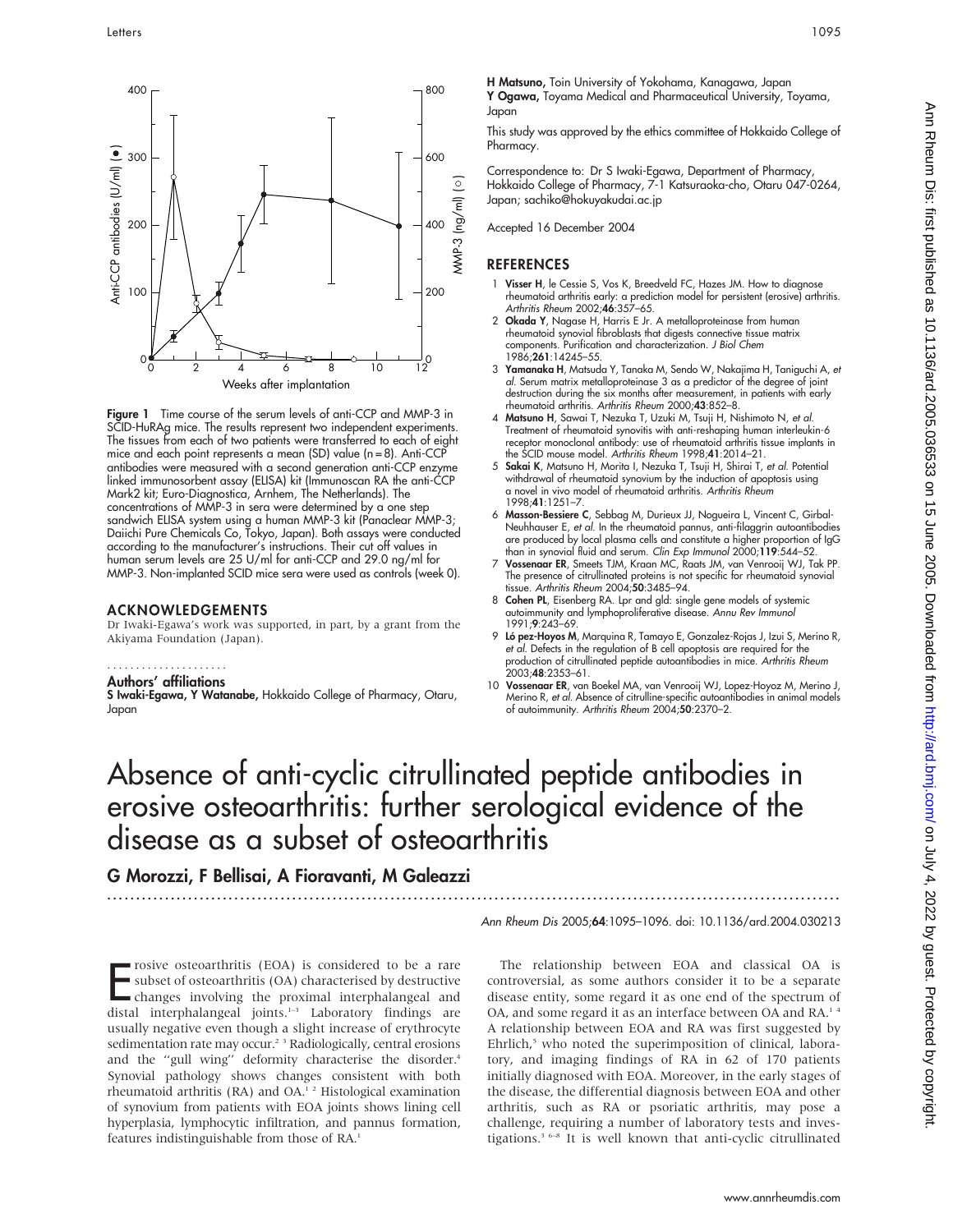| Table 1 Characteristics of our patients and controls |    |                          |          |                                                 |                           |                                 |
|------------------------------------------------------|----|--------------------------|----------|-------------------------------------------------|---------------------------|---------------------------------|
|                                                      | No | Age (years)<br>Mean (SD) | Sex      | <b>Disease duration</b><br>(years)<br>Mean (SD) | IgM RF positive<br>No (%) | IgG anti-CCP positive<br>No (%) |
| <b>EOA</b>                                           | 32 | 59.3 (11.4)              | 26F; 6M  | 8.3(3.6)                                        |                           |                                 |
| <b>NOA</b>                                           | 35 | 61.5(9.2)                | 21F; 14M | 9.1(3.2)                                        |                           |                                 |
| <b>RA</b>                                            | 45 | 52 (16)                  | 32F; 13M | 10.6(6.5)                                       | 28 (62)                   | 31(69)                          |
| <b>Healthy subjects</b>                              | 50 | 54.4 (18.2)              | 39F; 11M |                                                 | 2(4)                      | 0                               |

peptide antibodies (anti-CCP) are highly specific for RA and good predictors of radiographic joint damage<sup>9</sup>; for that reason this study aimed at detecting these autoantibodies in serum samples of patients with EOA, in order to ascertain their clinical usefulness and, possibly, to contribute to the clarification of the relationship of EOA with classical OA and RA. On the one hand, positive results may support the hypothesis that EOA is an interface between OA and RA, but, on the other hand, negative results may support the hypothesis that EOA is one end of the spectrum of OA.

We evaluated 32 patients with EOA showing typical EOA radiographic findings.<sup>6</sup> The control group included 35 patients affected by nodal OA of the hands (NOA) fulfilling American College of Rheumatology criteria<sup>10</sup> and 50 healthy subjects. All the patients were examined for exclusion of psoriatic arthritis, RA, undifferentiated spondyloarthropathies, gout, and pseudogout. In addition, 45 patients with RA were examined to test the sensitivity and specificity of our anti-CCP enzyme linked immunosorbent assay (ELISA) kit (table 1).

The second generation of anti-CCP antibodies was tested with an ELISA commercial kit (Axis-Shield, UK). All groups were assayed for IgM rheumatoid factor (RF), with ELISA methodology (Orgentec, Germany). Patients with EOA and the control group were negative for anti-CCP, whereas two healthy subjects were IgM RF positive. Of 45 patients with RA, 23 were positive for RF and anti-CCP, 5 for RF, 8 for anti-CCP, and 9 negative for both. The specificity of anti-CCP in diagnosing RA is well known,<sup>9</sup> and in our study it was 100%. For this reason the detection of anti-CCP has a higher diagnostic performance than RF, by virtue of its higher specificity. The sensitivity of anti-CCP was 69%, but becomes 80%, if calculated in conjunction with RF.

In our opinion, the absence of anti-CCP antibodies in EOA as opposed to their high prevalence in RA is a further difference between EOA and RA, supporting the hypothesis that EOA represents a subset of OA, as suggested by other authors. $247$  Therefore, the anti-CCP assay can be considered a further useful test to help to discriminate between EOA and RA in the early stage of the disease. The conjunction of both a negative RF test and a negative anti-CCP test make the diagnosis of RA unlikely and argue for the diagnosis of EOA.

### Authors' affiliations .....................

G Morozzi, F Bellisai, A Fioravanti, M Galeazzi, Dipartimento di Medicina Clinica e Scienze Immunologiche, Sezione di Reumatologia, Università di Siena, Italia

Correspondence to: Dr G Morozzi, Dipartimento di Medicina Clinica e Scienze Immunologiche, Sezione di Reumatologia, Università di Siena, Policlinico Le Scotte, 53100 Siena, Italia; morozzi@unisi.it

Accepted 30 January 2005

### **REFERENCES**

- 1 Peter JB, Pearson CM, Marmor L. Erosive osteoarthritis of the hands. Arthritis Rheum 1966;9:365–87.
- 2 Belhorn LR, Hess EV. Erosive osteoarthritis. Semin Arthritis Rheum, 1993;22:298–306.
- 3 Punzi L, Ramonda R, Sfriso P. Erosive osteoarthritis. Best Pract Res Clin Rheumatol 2004;18:739–58.
- 4 Cobby M, Cushnagan J, Creamer P, Dieppe P, Watt I. Erosive osteoarthritis: is it a separate disease entity? Clin Radiol 1990;42:258–63.
- 5 Ehrlich GE. Inflammatory osteoarthritis. II. The superimposition of rheumatoid arthritis. J Chron Dis 1972;25:635–43.
- 6 Martel W, Stuck KJ, Dworin AM, Hylland RJ. Erosive osteoarthritis and psoriatic arthritis: a radiological comparison in the hand, wrist and feet. AJR Am J Roentgenol 1980;134:125–35.
- 7 Falsetti P, Frediani B, Fioravanti A, Acciai C, Baldi F, Filippou G, et al. Sonographic study of calcaneal entheses in erosive osteoarthritis, nodal osteoarthritis, rheumatoid arthritis and psoriatic arthritis. Scand J Rheumatol 2003;32:229–34.
- 8 Fioravanti A, Tofi C, Cerase A, Priolo F, Marcolongo R. Capillaroscopic findings in erosive and nodal osteoarthritis of the hands. Clin Rheumatol 2001;20:174–6.
- 9 Meyer O, Labarre C, Dougados M, Goupille Ph, Cantagrel A, Dubois A, et al. Anticitrullinated protein/peptide antibody assay in early rheumatoid arthritis for predicting five year radiographic damage. Ann Rheum Dis 2003;62:120–6.
- 10 Altman R, Alarcon G, Appelrouth D, Bloch D, Borenstein D, Brandt K, et al. The American College of Rheumatology criteria for the classification and reporting of osteoarthritis of the hand. *Arthritis Rheum*<br>1990;**33**:1601–10.

# Paternal and maternal exposure to leflunomide: pregnancy and neonatal outcome

...............................................................................................................................

M De Santis, G Straface, A Cavaliere, B Carducci, A Caruso

Ann Rheum Dis 2005;64:1096–1097. doi: 10.1136/ard.2004.030254

efilunomide is a pyrimidine synthesis inhibitor with<br>proven teratogenic and fetotoxic effects in animal studies,<br>and its active metabolite is detectable in plasma up to<br>2 years after discontinuation of the drug.<sup>1-3</sup> For t eflunomide is a pyrimidine synthesis inhibitor with proven teratogenic and fetotoxic effects in animal studies, and its active metabolite is detectable in plasma up to

the fetus could have in utero exposure to leflunomide up to 2 years after the end of treatment unless an oral cholestyramine regimen, 8 g three times daily for 11 days, is administered to obtain undetectable plasmatic levels.<sup>1-3</sup>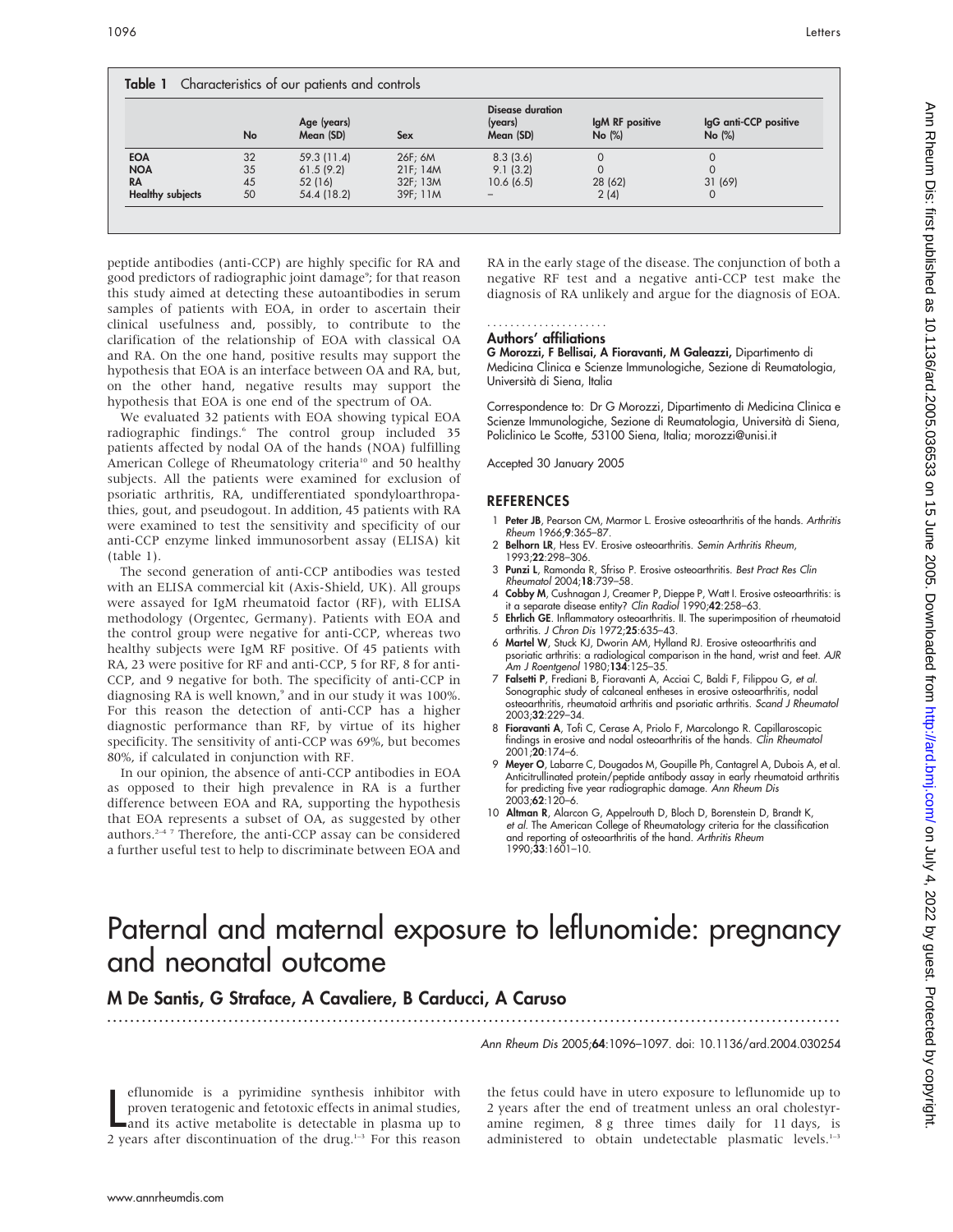| Case No    | Maternal<br>age | <b>Exposure period</b>                           | Washout<br>procedure | <b>Pregnancy outcome</b>         | Neonatal<br>follow up |
|------------|-----------------|--------------------------------------------------|----------------------|----------------------------------|-----------------------|
| 1 Maternal | 35              | Until $6\frac{1}{2}$ months<br>before conception | <b>No</b>            | Caesarean section at<br>39 weeks | Normal male,<br>2600q |
| 2 Maternal | 34              | Until $1\frac{1}{2}$ months<br>before conception | <b>No</b>            | Voluntary abortion               |                       |
| 3 Maternal | 30              | Until 9 weeks of<br>gestation                    | <b>No</b>            | Voluntary abortion               |                       |
| 4 Maternal | 37              | Until 5 weeks                                    | <b>No</b>            | Voluntary abortion               |                       |
| 5 Maternal | 35              | Until 9 weeks                                    | <b>No</b>            | Caesarean section at<br>36 weeks | Normal male,<br>2200q |
| 6 Paternal | 31              | Throughout pregnancy                             | N <sub>o</sub>       | Caesarean section at<br>38 weeks | Normal male,<br>3350g |

Leflunomide has been classified as pregnancy category X by the Federal Drug Administration and the manufacturer recommends that for women of childbearing age ''treatment with leflunomide must not be started until pregnancy is excluded and it has been confirmed that reliable contraception is being used''.1 4 Label instructions about paternal exposure recommend a washout procedure to minimise any possible risk.<sup>14</sup> To date, there have been no epidemiological human studies of pregnancies after or during paternal or maternal leflunomide exposure, and current knowledge is restricted to a few cases.<sup>2</sup>

### CASE REPORTS

We report on five cases of women who conceived within 2 years after the discontinuation of, or during, leflunomide treatment, and one case of pregnancy during paternal exposure (table 1). They were referred to our teratogen information service between July 2002 and January 2004.

Four women were exposed in the first trimester and one conceived  $6\frac{1}{2}$  months after stopping the treatment. Despite our recommendation, none of the women performed the washout procedure, resulting, therefore, in fetal exposure to therapeutic drug levels during organogenesis. In the case of paternal exposure, leflunomide was taken from 6 months before conception and during the whole pregnancy with intercourse without a condom during the gestation.

Three women had voluntary abortions owing to the fear of malformation and three women had live births with healthy babies (two maternal and one paternal exposure). In one of the two cases of maternal exposure the leflunomide treatment was given until  $6\frac{1}{2}$  months before the conception, in the other until the 9th week of gestation. They delivered their babies at 39 and 36 weeks, both by caesarean section, weighing 2600 and 2200 g respectively, with normal neonatal outcome. These cases increase the number of previously reported cases, bringing to four the number of live birth normal babies with complete follow up. To date there has been no report of human congenital malformation after prenatal leflunomide exposure. In the case of paternal treatment, a normal baby of 3350 g was delivered by caesarean section at 38 weeks—the first reported case.

### **DISCUSSION**

Seven cases of babies born with congenital malformations were reported by Ostensen referring to a manufacturer's safety update to 2003 about 164 pregnancies followed up completely in 310 women exposed. Of these 164 cases, 85 were full term pregnancies, 43 were voluntary abortions, and 36 miscarried.<sup>5</sup>

Chakravarty et al reported 10 pregnancies in patients taking leflunomide: two cases lost at follow up, two continuing pregnancies, two legal abortions, one spontaneous abortion, two full term healthy babies, and one preterm infant without detailed follow up.4

The scarcity of published data about human pregnancy and neonatal outcome justifies the collection of as many cases as possible because in teratological counselling it is mandatory to consider all known human cases once a drug has been indicated as a potential teratogen in experimental studies. A post-marketing surveillance study has been established by the manufacturer to monitor the outcome of pregnancies, including first trimester exposures.<sup>26</sup>

At present the possible fetal and neonatal side effects of leflunomide exposure are being investigated by a Canadian OTIS (Organisation of Teratology Information Service) in a prospective study.<sup>5</sup>

We consider it advisable to warn couples that no controlled or adequate study is available and for inadvertent exposure during pregnancy it is necessary to inform them about the theoretical reproductive risk reported in animal studies and to recommend the washout procedure and accurate fetal ultrasound examinations.

#### Authors' affiliations .....................

M De Santis, G Straface, A Cavaliere, B Carducci, A Caruso, Telefono Rosso-Teratology Information Service. Department of Obstetrics and Gynaecology, Catholic University of the Sacred Heart, Rome, Italy

Correspondence to: Dr M De Santis, Telefono Rosso-Teratology Information Service, Department of Obstetrics and Gynaecology, Catholic University of the Sacred Heart, Largo A Gemelli, 8 00168 Rome, Italy; marcodesantis@rm.unicatt.it

Accepted 21 November 2004

### **REFERENCES**

- 1 Arava Prescribing Information. Available on-line at http://www.aventisus.com/PIs/arava\_TXT.html, accessed 9 March, 2005.
- 2 Brent RL. Teratogen update: reproductive risks of leflunomide (Arava); a pyrimidine synthesis inhibitor: counseling women taking leflunomide before or during pregnancy and men taking leflunomide who are contemplating fathering a child. Teratology 2001;63:106-12.
- 3 Arava Consumer Information. Available on-line at http:www.fda.gov/cder/ consumerinfo/default.htm, accessed 18 March 2005.
- 4 Chakravarty EF, Sanchez-Yamamoto D, Bush TM. The use of disease modifying antirheumatic drugs in women with rheumatoid arthritis of childbearing age: a survey of practice patterns and pregnancy outcomes.<br>J Rheumatol 2003;**30**:241–6.
- 5 Ostensen M. Disease specific problems related to drug therapy in pregnancy. Lupus 2004;13:746–50.
- 6 Lyons Jones K, Johnson DL, Chambers CD. Monitoring leflunomide (Arava) as a new potential teratogen. Teratology 2002;65:200–2.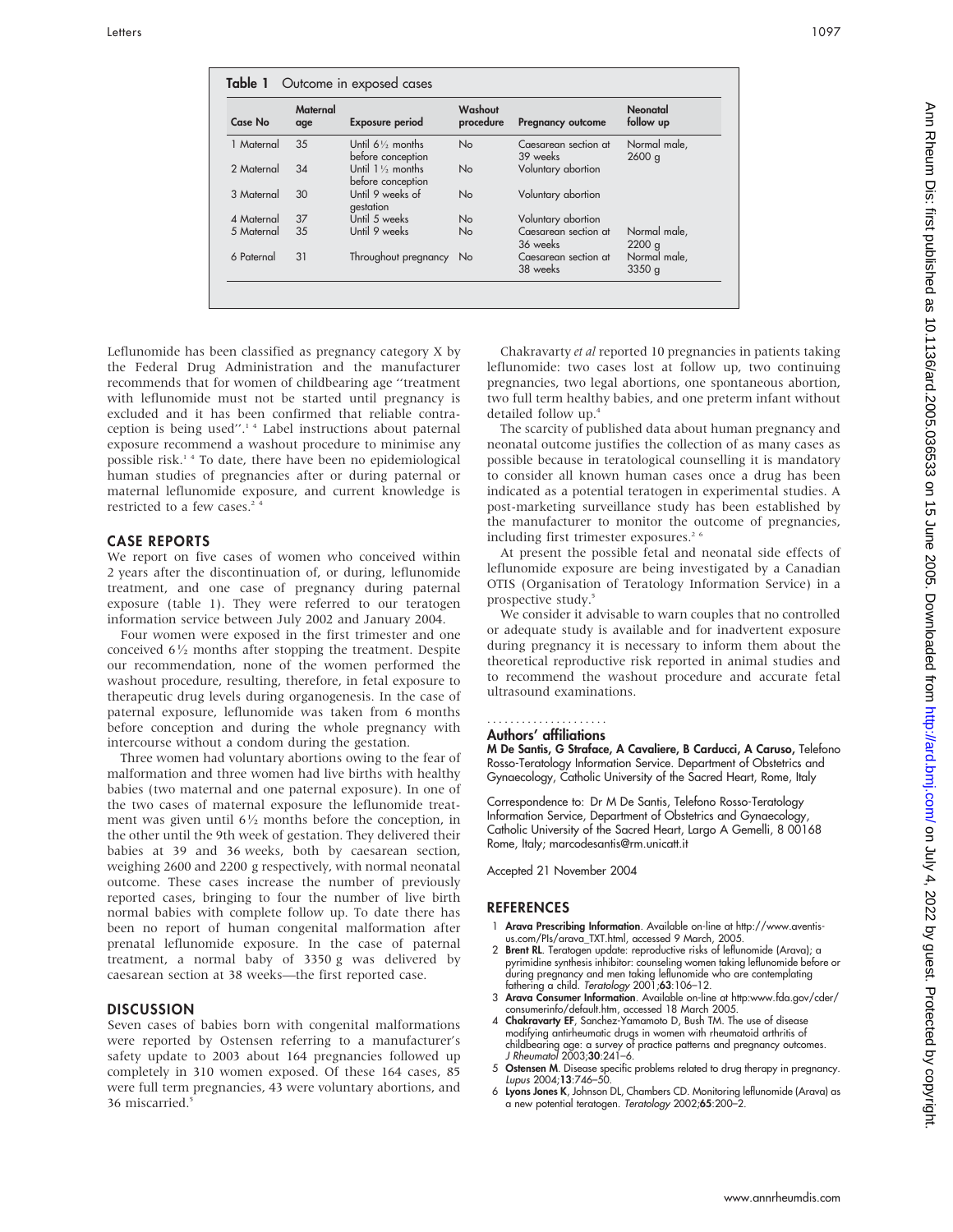Ann Rheum Dis: first published as 10.1136/ard 2005.036533 on 15 June 2005. Downloaded from http://ard.bm/ on July 4, 2022 by guest. Protected by copyright on July 4, 2022 by guest. Protected by copyright. Protected by copyright. Protect by and Disc Republished as 10.127. And Disc as 10.126. And Discussion Discussion Discussion Discussion Discussion Discussion Discussion Disc

# Spontaneous remission of marginal zone B cell lymphoma in a patient with seropositive rheumatoid arthritis after discontinuation of infliximab-methotrexate treatment

R Thonhofer, M Gaugg, M Kriessmayr, H J Neumann, L Erlacher

...............................................................................................................................

Ann Rheum Dis 2005;64:1098–1099. doi: 10.1136/ard.2004.026252

64 year old female patient with seropositive rheuma-<br>toid arthritis (RA) diagnosed in 1997 was referred to<br>our hospital in March 2002, because of high disease toid arthritis (RA) diagnosed in 1997 was referred to activity despite methotrexate (MTX)-sulfasalazine treatment. After exclusion of contraindications infliximab treatment in combination with MTX was started, with good response. At clinical control before the 16th infliximab infusion the patient reported problems with her sinuses. In a computed tomography (CT) scan of that region reactive lymphatic tissue was suspected. Because of the small size (3.5 to 2.8 cm) of the lesion, lymphoma or hypopharynx carcinoma was ruled out. Despite the benign features of the lesion a biopsy was performed, because of the increased risk of malignancy in  $RA<sup>1-3</sup>$  during disease modifying antirheumatic drug (DMARD) treatment.<sup>45</sup> Histopathological evaluation and immunohistochemistry led to the diagnosis of an extranodal marginal zone B cell lymphoma of the MALT type. The DMARD treatment was immediately discontinued.

Magnetic resonance imaging (MRI) of the head and neck, CT scans of the thorax and abdomen, ultrasound examination of the abdomen and groin, ileocolonoscopy, and gastroduodenoscopy were unremarkable. Biopsies of the stomach showed Helicobacter pylori infection, which was treated according to the recommendations of Mantzaris et al. <sup>6</sup> In bone marrow examinations no evidence of lymphoma infiltration was detected. Signs of Sjögren's syndrome were not present.

After consultation of oncologists we decided not to start antineoplastic treatment. We agreed on monthly clinical and laboratory controls. The MRI scan of the head and neck carried out 3 and 6 months after primary diagnosis of the lymphoma showed no evidence of a tumour. Biopsy specimens taken again from the region of interest showed no evidence of lymphoma infiltration. We interpreted the available findings as remission of the lymphoma.

### **DISCUSSION**

Patients with RA are at increased risk of lymphoproliferative disease.1–3 The risk is even higher in patients with increased inflammatory activity.<sup>37</sup> A proportion of RA associated lymphomas have been attributed to the immunosuppressive effects of DMARDs.<sup>45</sup>

In the case of our patient both risk factors for lymphoma development, high inflammatory activity and DMARD treatment, were present. The patient was treated with MTX for 350 weeks and during that time 4975 mg MTX was ingested. The total dose of infliximab given was 5100 mg. It is unlikely that the marginal zone lymphoma had coexisted for a long time with treatment because of its small size. In addition, reports of the fulminant course of lymphomas after initiating a tumour necrosis factor  $\alpha$  antagonist treatment have been published.<sup>8</sup>

Our strategy of waiting and watching after discontinuation of infliximab MTX treatment was based on the low malignant potential of this type of lymphoma and reported findings. $58$ 

We conclude that in our patient DMARD treatment most probably was responsible for induction of the lymphoma, because complete remission occurred 3 months after stopping the antirheumatic drugs.

There was no difference in steroidal and non-steroidal antiinflammatory drug use before and after diagnosis of the marginal zone B cell lymphoma, so these drugs are unlikely to have been responsible for the lymphoma remission.

Active RA is a risk factor for lymphoma development. In the follow up of our patient we recorded raised inflammatory activity after discontinuation of DMARD treatment. If disease activity is mainly responsible for the development of the lymphoma, it seems to be unlikely that remission would be achieved during phases of high inflammatory activity.

Discussion continues as to whether a monoclonal expansion of B memory lymphocytes is an inflammatory response to an infectious agent, or a real tumour formation.<sup>9</sup> According to published reports the eradication of  $H$  pylori infection may induce lymphoma regression.<sup>10</sup> However, when all the risk factors in the case of our patient are taken into account, it seems unlikely that antibiotic treatment contributed significantly to remission of the lymphoma.

For clinical routine in cases like ours we recommend that drugs should be withdrawn and the patient monitored closely for evidence of lymphoma regression before initiating specific treatment.

### ACKNOWLEDGEMENTS

This report was supported by Forschungsverein Innere Medizin Klagenfurt.

#### Authors' affiliations .....................

R Thonhofer, M Gaugg, M Kriessmayr, L Erlacher, Allgemein öffentliches Krankenhaus der Elisabethinen Klagenfurt GmbH, 9020 Klagenfurt, Austria

H J Neumann, Krankenhaus der Barmherzigen Brüder, 9300 Sankt Veit an der Glan, Austria

Correspondence to: Dr R Thonhofer, Allgemein öffentliches Krankenhaus der Elisabethinen Klagenfurt GmbH, Völkermarkterstrasse 15-19, 9020 Klagenfurt, Austria; rene.thonhofer@ekh.at

Accepted 28 December 2004

### **REFERENCES**

- 1 Kamel OW, van de Rijn M, Hanasono MM, Warnke RA. Immunosuppression-associated lymphoproliferative disorders in rheumatic patients. Leuk Lymphoma 1995;6:363–8.
- 2 Georgescu L, Quinn G, Schwartzman S, Paget SA. Lymphoma in patients with rheumatoid arthritis: association with the disease state or methotrexate treatment. Semin Arthrits Rheum 1997;26: 794–8114.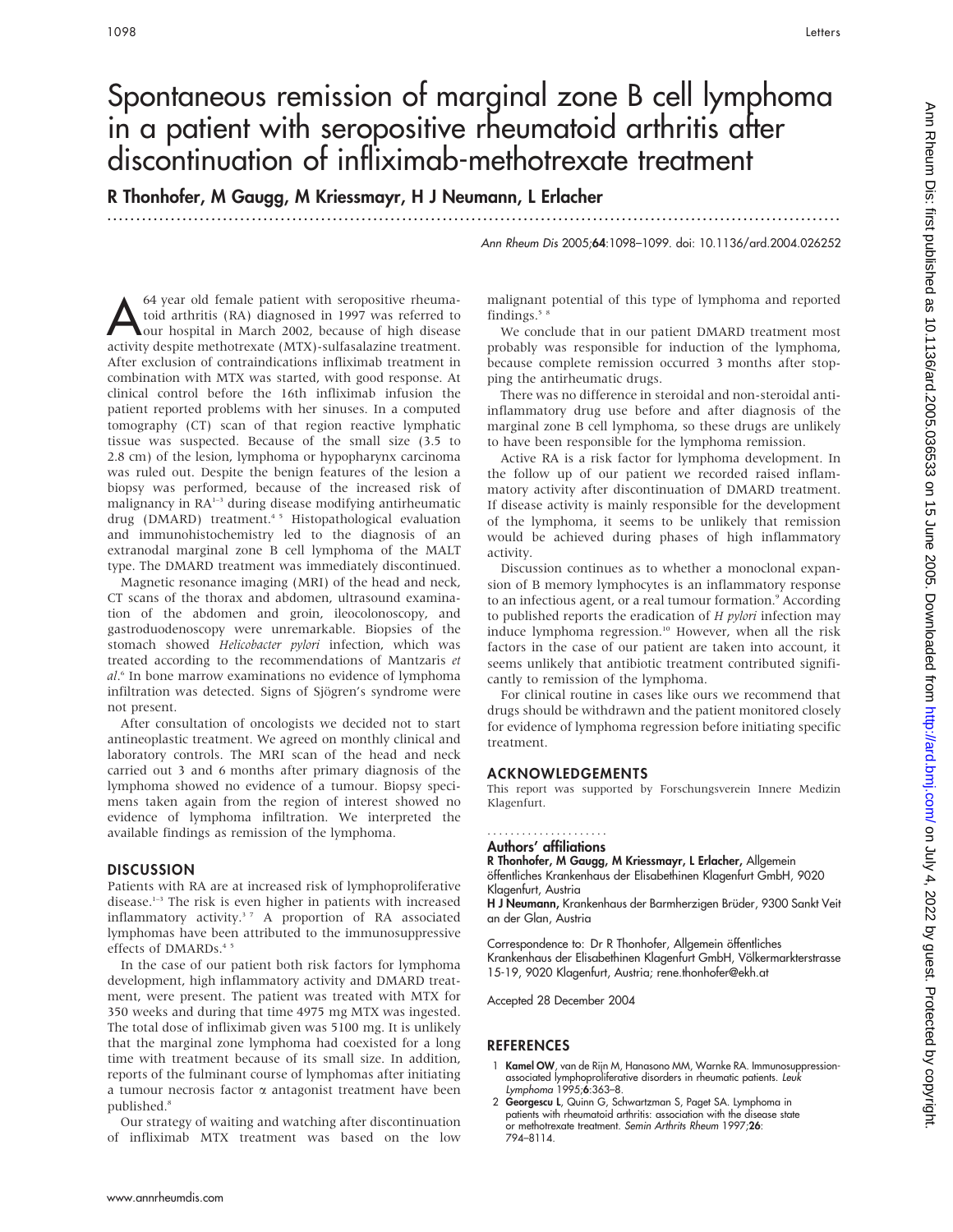- 3 Thomas E, Brewster DH, Black RJ, Macfarlane GJ. Risk of malignancy among patients with rheumatic conditions. Int J Cancer 2000;88: 497–502.
- 4 Hazleman B. Incidence of neoplasms in patients with rheumatoid arthritis exposed to different treatment regimens. Am J Med 1985;78:39–43.
- 5 Georgescu L, Paget SA. Lymphoma in patients with rheumatoid arthritis: what is the evidence of a link with methotrexate? Drug Safety 1999;20:475–87.
- 6 Mantzaris GJ, Petraki K, Archavlis E, Amberiadis P, Christoforidis P, Kourtessas D, et al. Omeprazole triple therapy versus omeprazole quadruple therapy for healing duodenal ulcer and eradication of Helicobacter pylori n: a 24-month follow-up study. Eur J Gastroenterol Hepatol 2002;14:1237–43.
- 7 Wolfe F. Inflammatory activity but not methotrexate or prednisone predicts non-Hodgkin's lymphoma in rheumatoid arthritis: a 25-year study of 1767 RA patients [abstract]. Arthritis Rheum 1998;41(suppl):S188.
- 8 Brown LS, Greene MH, Sharon K, Gershon K, Edwards ET, Braun MM. Tumor necrosis factor antagonist therapy and lymphoma development. Arthritis Rheum 2002;46:3151–8.
- 9 Seto M. Genetic and epigenetic factors involved in B-cell lymphomagenesis. Cancer Sci 2004;95:704–10.
- 10 Dohden K, Kaizaki Y, Hosokawa O, Hayashi H, Hattori M. Regression of rectal mucosa-associated lymphoid tissue lymphoma but persistence of Helicobacter pylori infection of gastric mucosa after administration of lefloxacin: report of a case. Dis Colon Rectum 2004;47:1544–6.

## Anti-CD20 monoclonal antibody (rituximab) as an adjunct in the treatment of giant cell arteritis

...............................................................................................................................

### A Bhatia, P J Ell, J C W Edwards

We describe a patient with polymyalgia rheumatica/<br>giant cell arteritis (PMR/GCA) whose disease was<br>refractory to a reduction in the dose of her giant cell arteritis (PMR/GCA) whose disease was refractory to a reduction in the dose of her glucocorticoid to an acceptable level. Our patient improved after B lymphocyte depletion but developed respiratory problems. To our knowledge this is the first description of such a case.

### CASE REPORT

An 82 year old woman presented with a 4 week history of symptoms consistent with GCA of the temporal arteries and PMR. Of significance in her past medical history she had significant chronic airflow limitation with an  $FEV<sub>1</sub>/FVC$ (forced expiratory volume in 1 second/forced vital capacity) of 0.7/1.2. Computed tomography of her chest identified a small area of bronchiectasis in the left lower lobe of her chest.

Her erythrocyte sedimentation rate (ESR) and C reactive protein (CRP) were, 109 mm/1st h (normal 1–20) and 230 mg/l (normal 0–5.0), respectively. Treatment was started with 50 mg of prednisolone. Three weeks later the patient developed a nasal left upper visual field defect. The dose of prednisolone was gradually reduced over the next 5 months.

She was, however, experiencing side effects of her prednisolone treatment, including weight gain, proximal muscle weakness, and the development of a cushingoid face. However, at a dose of 15 mg of prednisolone a day, her symptoms of GCA returned with an increase of the ESR to 53 mm/1st h. Azathioprine 100 mg/day was not tolerated. Four months later while receiving 15 mg of prednisolone her GCA again became symptomatic with transient visual changes including flashes of light. Her CRP rose to 92 mg/l.

At this stage her GCA was not adequately treated and a decision to use B lymphocyte depletion therapy was made. Intravenous cyclophosphamide (500 mg) with mesna followed by a single infusion of 1 g rituximab preceded by 100 mg of methylprednisolone intravenously was given. An absolute CD19 count 1 month after treatment was 0.00/l, confirming that B lymphocyte depletion had been successful.

Fluorodeoxyglucose positron emission tomography (FDG-PET) undertaken before B lymphocyte depletion and  $4\frac{1}{2}$  months after treatment provides objective confirmation of her arteritis and demonstrates her response to B lymphocyte depletion (fig 1). After B lymphocyte depletion the patient's symptoms also resolved and her CRP returned to normal. Six months after B cell depletion our patient has no symptoms suggestive of GCA. Her ESR is currently 13 mm/ 1st h and her CRP 6.0 mg/l.

Ann Rheum Dis 2005;64:1099–1100. doi: 10.1136/ard.2005.036533

Four days after B lymphocyte depletion our patient developed respiratory failure and was transferred to the intensive therapy unit. A chest radiograph showed lobar consolidation bilaterally, the cause of which remains unclear but may be a result of treatment with rituximab. Her chronic airflow limitation remains a major constraint on her mobility and she has until now required 24 hour domiciliary oxygen (2 l/min).

### **DISCUSSION**

Our patient's GCA was inadequately controlled with a dose of prednisolone of 20–30 mg and treatment was associated with significant side effects. An alternative treatment is needed in such cases.

The aetiology of PMR/GCA is unclear, but muscle biopsy specimens from patients with PMR show immunoglobulin deposits around fascicles,<sup>1</sup> and serum samples from patients with PMR have been found to contain immune complexes.<sup>2</sup> These features suggest that PMR/GCA may be mediated by a particular type of small immune complex. We have previously suggested that binding of such complexes to matrix bound FcyRIIIa on fibrillin based microfibrils in muscles and in the internal elastic lamina of arteries may initiate local disease which will lead to symptoms associated with PMR and GCA.<sup>3</sup>

Taken together with overlapping clinical and immunogenetic features (HLA-DR4) this suggests that PMR/GCA might respond to new treatments being developed for RA.

B lymphocyte depletion treatment has recently proved successful in rheumatoid arthritis.<sup>4</sup> On the basis of inadequate control of the GCA and the above theoretical considerations, a decision was made to treat this patient . Our patient's favourable response suggests that this approach to the management of patients with GCA may be worthy of further investigation.

A significant number of lower respiratory tract infections have occurred in our cohort of patients with rheumatoid arthritis treated with B cell depletion (125 cycles) at University College London.5

This case illustrates the possible risk that B cell depletion may pose in patients with marginal respiratory reserve.

### Authors' affiliations .....................

A Bhatia, J C W Edwards, Department of Rheumatology, University College London Hospitals, Arthur Stanley House, 40-50 Tottenham Street, London W1T 4NJ, UK